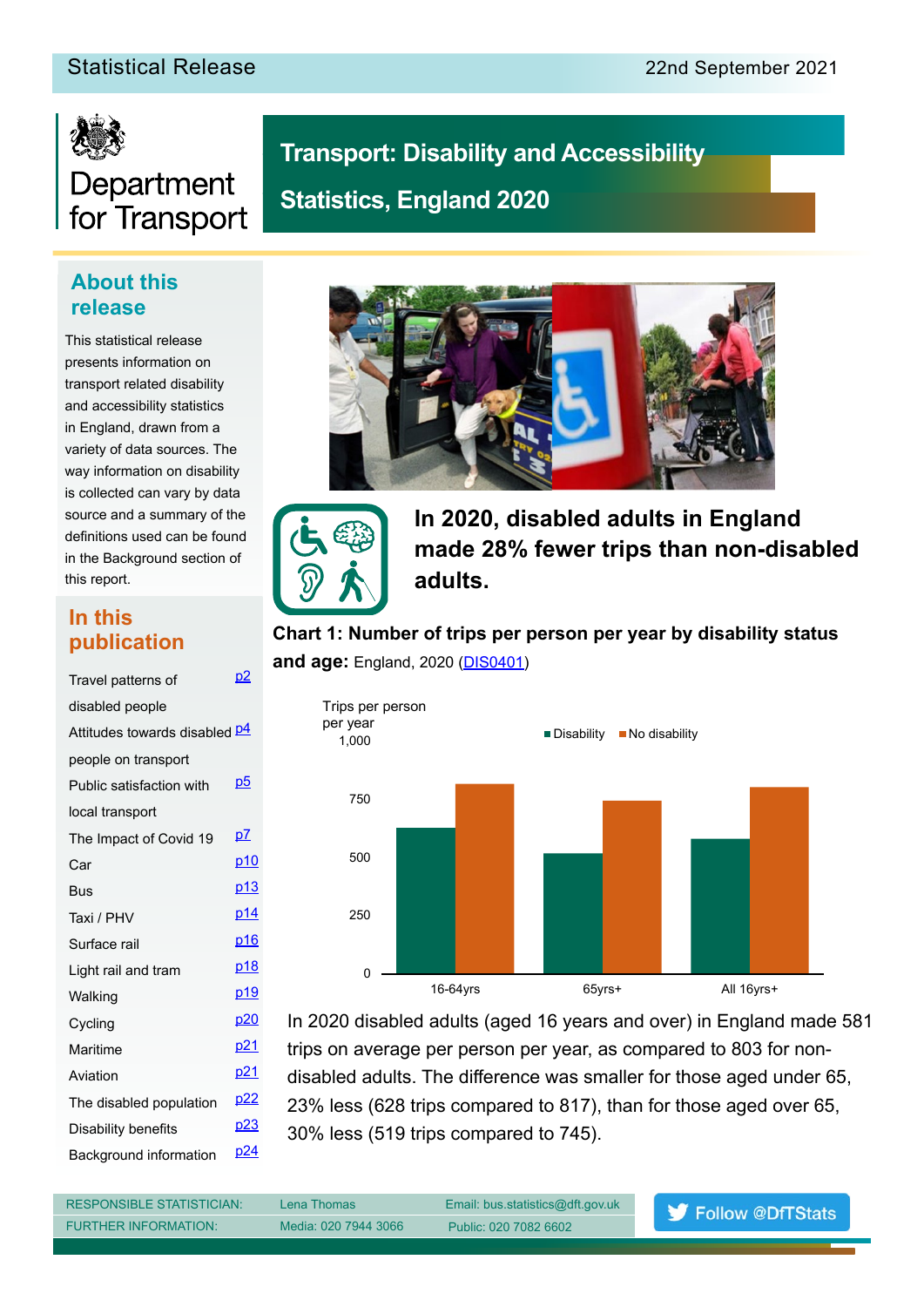## <span id="page-1-0"></span>**Travel patterns of disabled people The National Travel**

The coronavirus and related restrictions have afected travel behaviour and also impacted on the data collection for the National Travel Survey. Data for 2020 includes responses collected before the first national lockdown as well as after. As changes in behavior the collection changed to telephone interviews as it was not possible to conduct face to face interviews. This resulted in a smaller achieved sample size than seen in previous years, which has lead to an increase in suppressed cells in the associated tables. Because of this, caution is needed in interpreting these results as they may be less representative of the whole poplualtion than in previous years.

As expected, average trip rates for 2020 were lower than previous years, disabled people continued to make less trips on average than non-disabled people.

For the most commonly used modes the share of trips in 2020 is broadly similar to 2019. Both disabled and non-disabled adults rely predominantly on car travel: it accounts for around 3 in 5 trips for both groups. However around a third of the trips made by disabled adults where car was the main mode were as a passenger, whereas for non-disabled adults around a ffth were as a passenger.

**Chart 2: Percentage of trips by main mode:** Disabled adults in England, 2020 ([DIS040](https://www.gov.uk/government/statistical-data-sets/transport-disability-and-accessibility-statistics)2)



**Chart 3: Number of trips per person per year, by main mode and disability status**, England, 2020 [\(DIS0402](https://www.gov.uk/government/statistical-data-sets/transport-disability-and-accessibility-statistics))



# **Survey (NTS)**

The National Travel Survey (NTS) is a continuous household survey which collects detailed information on personal travel within Great Britain. The data is collected via a face to face interview and a 7-day travel diary on a representative sample of private households in England. It is used to look at the travel patterns of different groups as well as long term trends.

In 2020 two fieldwork methods were used due to the coronavirus pandemic, resulting in an achieved response rate of 16% - 17%, and an achieved sample size of around 2,800 households. More details can be found [here](https://www.gov.uk/government/collections/national-travel-survey-statistics).

**NTS estimates are National Statistics**

### **NTS Disability De inition**

From 2018 a person is considered to have a disability if they report any physical or mental health condition or illness that lasts or is expected to last 12 months or more, and which limits their ability to carry out day-to-day activities This is consistent with the core definition of disability under the Equality Act 2010, and complies with harmonised standards for social surveys published in August 2011. Some people classified as disabled and having rights under the Equality Act 2010 are not captured by this definition, such as people with a long-standing illness or disability which is not currently affecting their day-to-day activities. Note that people living in care homes and other such as community living environments are not captured through the survey and therefore may under estimate disability prevalence and the prevalence of different impairments,particularly in the older age groups.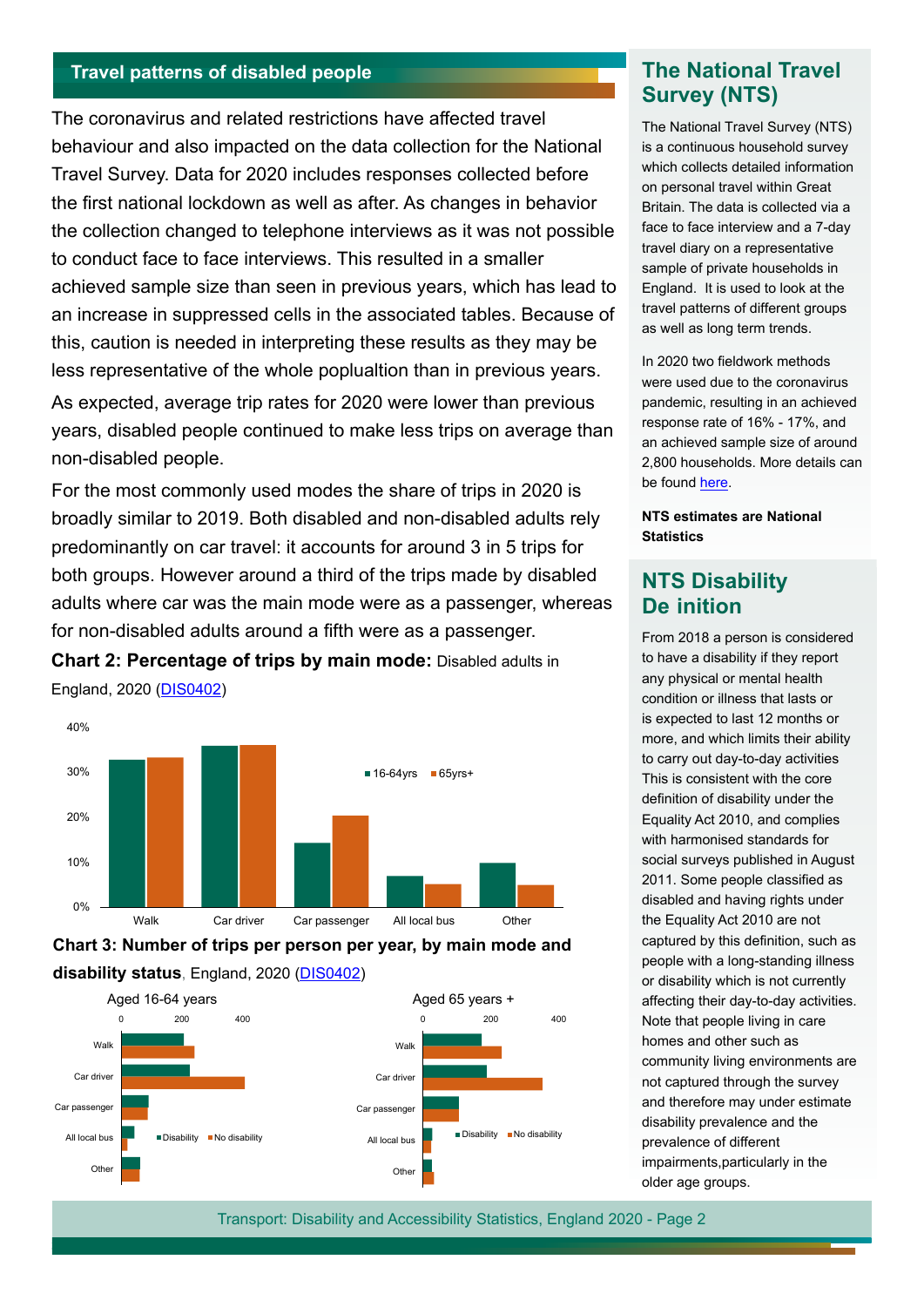For both disabled and non-disabled adults, shopping was the most popular trip purpose, accounting for 33% and 21% of trips respectively.

Comparisons for less frequent purposes should be treated with caution as they will be based on fewer trips in the underlying sample, which is smaller than in previous years. As such these estimates would be expected to have greater variability.

Disabled adults of working age made fewer commuting trips on average than non-disabled adults of working age, an average of 78 trips per person per year compared with 149. Although there were on average fewer commuting trips in 2020 than in 2019 the diference between disabled people and non-disabled people is broadly similar with disabled people making 48% fewer commuting trips, compared with 55% fewer in 2019.

The overall average trip rate for working age adults in full time work was lower for disabled people, 750 trips per person per year compared with 834 for nondisabled people. Average trip rates for those working part time were more similar.

Disabled people are more likely to be in a household without access to a car and in households with access to a car they are less likely to be a driver.

People with access to a car make more trips on average particularly where they are the main driver of the vehicle. This is the case for both disabled and non-disabled people.

The NTS asks those 17 years old and over if they hold a driving licence. Holding a driving licence is common among adults in England but the rate is lower for disabled people. 55% of disabled people aged 17-64 years held a full driving licence compared with 83% of non-disabled people.

## **Chart 4: Trips per person per year by trip purpose and disability status,**16-64 year

olds, England 2020 ([DIS040](https://www.gov.uk/government/statistical-data-sets/transport-disability-and-accessibility-statistics)3)



## **Trips and main mode**

The basic unit of travel in the NTS is a trip, which is defned as a one-way course of travel with a single main purpose. Trips consist of one or more stages; a new stage is defned when there is a change in the mode of transport.

The mode of transport used for the trip: where a trip consists of multiple stages, the main mode is the transport mode for the stage with the longest distance travelled.

#### **Chart 5: Driving licence holding by disability**

**status,**17-64 year olds, England 2020 ([DIS040](https://www.gov.uk/government/statistical-data-sets/transport-disability-and-accessibility-statistics)7)

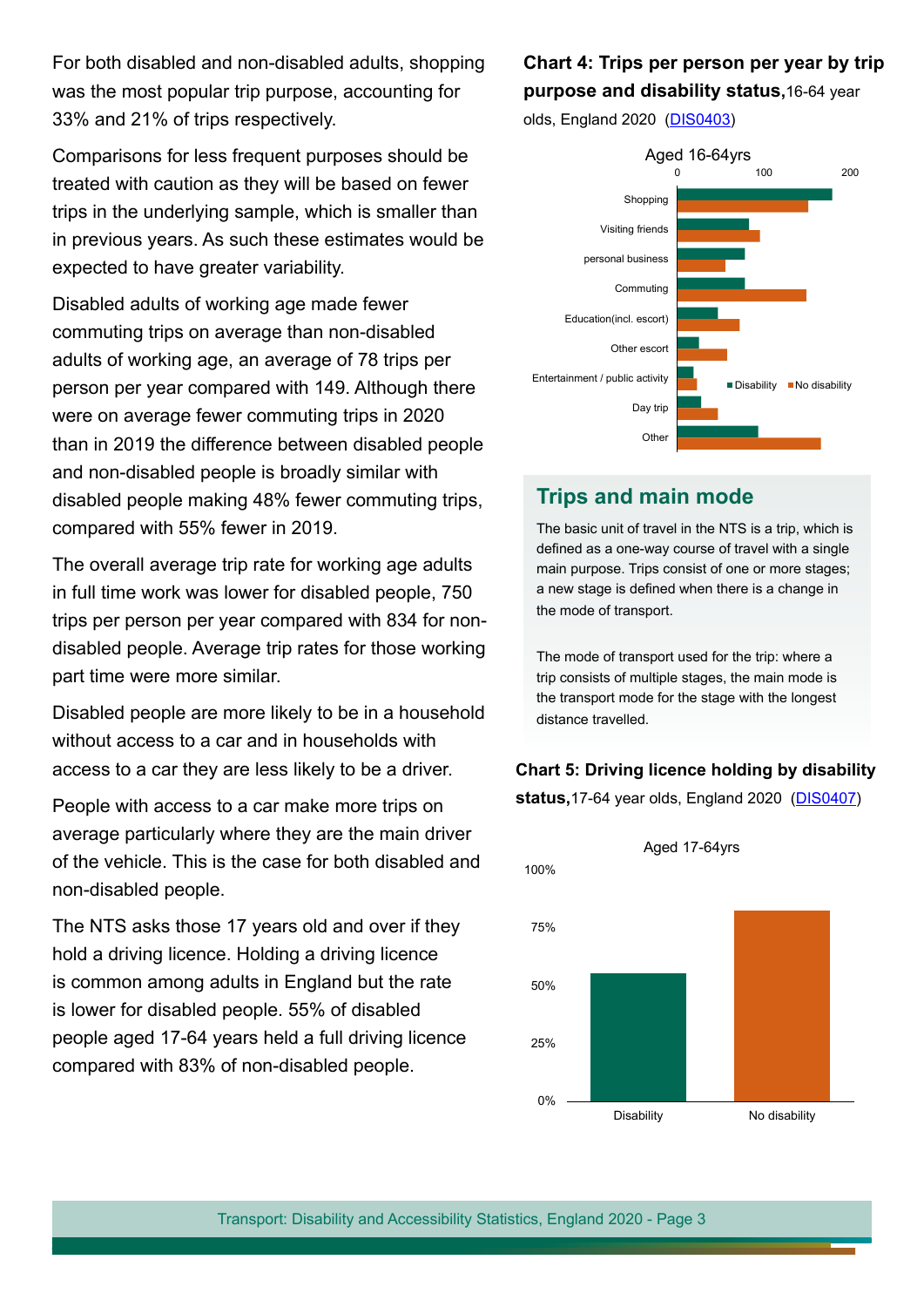#### <span id="page-3-0"></span>**Chart 6: Ofering a seat on public transport** NTAS ([NTAS0701](https://www.gov.uk/government/statistical-data-sets/national-travel-attitudes-study-ntas))

91% support the statement "I would give up my seat for someone I think has an illness, impairment or condition that makes it more difficult to use public transport".



This fgure drops slightly to 89% when asked if respondents would also give their seat up for someone that wears an assistance card or badge, indicating they have a non-visible impairment, showing that most respondents are also willing to support citizens with non-visible disabilities.

#### **Chart 7: Provision for disabled people on public transport** NTAS ([NTAS0701](https://www.gov.uk/government/statistical-data-sets/national-travel-attitudes-study-ntas))

94% support the statement "there should be special provision made on public transport to accommodate disabled people".



## **Provision of transport and ease of use <b>Transport Transport**

There was little diference between disabled and non-disabled respondents regarding satisfaction with provision of public transport in their local area. The majority rated services as very or fairly good (70% disabled and 74% nondisabled). 17% of disabled respondents and 14% of non-disabled respondents rated services as very or fairly poor.

When asked about how easy it is to use public transport in their area, 54% of non-disabled respondents said it is very easy, compared with 37% of disabled respondents. A higher proportion of disabled respondents said it is difficult. The reasons they gave included the distance to the bus stop being too far for them to manage and greater complexity for journeys with more than one part.

## **National Travel Attitudes Study (NTAS)**

The NTAS is an online survey which covers responses from individuals aged 16 and over in England, drawn from people who have previously responded to the NTS. Wave 3, conducted during January and February 2020, had a sample size of 2,694 individuals. More information can be found [here.](https://www.gov.uk/government/statistics/national-travel-attitudes-study-wave-3)

# **Focus**

transportfocus

In April 2021,Transport Focus asked disabled and non-disabled members of their Transport User Panel to complete an online survey asking about public transport use before and during the Covid-19 pandemic. More information can be found [here.](https://www.transportfocus.org.uk/)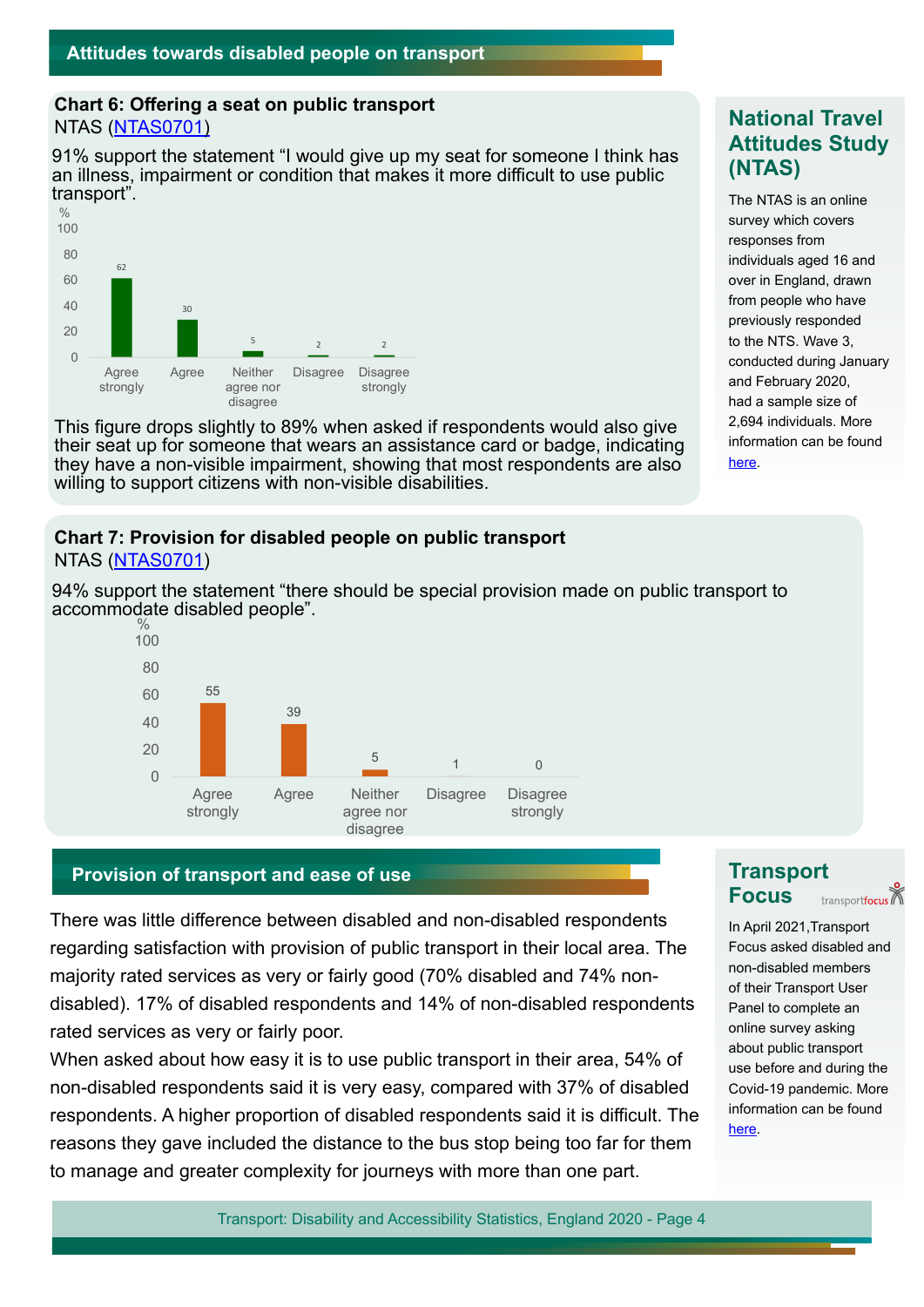## <span id="page-4-0"></span>**Public satisfaction with local transport The National**

The National Highways and Transport Public Satisfaction Survey collects public perspectives on, and satisfaction with, highway and transportation services to inform performance management and local transport plans.

On average in 2020, in the areas surveyed in England outside of London, the overall satisfaction rates with transport and highways services were 50% for disabled people and 52% for non-disabled people. An increase from 47% and 50% respectively in 2019.

Similar to last year, disabled people were slightly more satisfed local bus, taxi and cycle routes/lanes services but much less satisfed with pavements compared to non-disabled people.





**In 2020, 61% of disabled people in England outside of London were satisfed with local bus services, compared to 60% of non-disabled people.**



In 2020, 68% of disabled people in England **outside of London were satisfed with local taxi services, compared to 66% of non-disabled people.**

## **Highways and Transport (NHT) Public Satisfaction Survey**

The National Highways and Transport Survey (NHTS) is an annual survey of residents in local authorities across Great Britain. The survey was set up in 2008 to collect public perspectives on, and satisfaction with, highways and transport services. The number of areas which choose to participate varies from year to year, but for those which do participate a representative sample of private households is selected and sent a paper questionnaire in the Summer (June-August).

The 2020 survey was conducted in 111 local authorities, with a response rate of 24% and an achieved sample size of 99,000 households. More details can be found [here](https://nhtnetwork.org/).

### **NHT Disability**

The disabled population in this survey are classifed as those who have selected at least one of the following statements:

• I have a long-term illness, disability, or infrmity which limits my daily activities

• I am a Blue Badge Holder

People living in care homes and other such as community living environments are not captured through the survey, which may impact on the satisfaction rates of the disabled.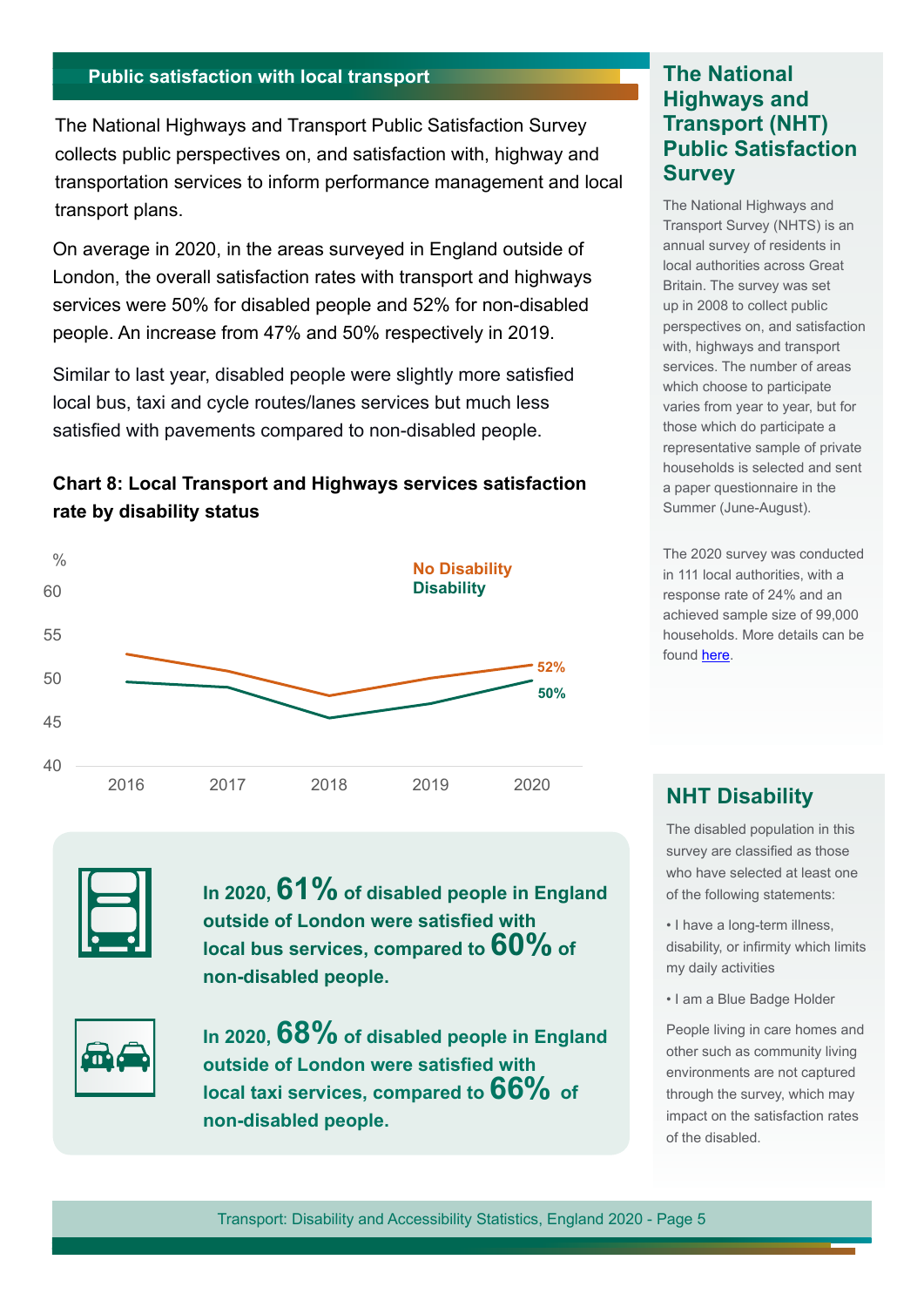

## **Chart 9: Satisfaction rates with local public transport information by disability status,**



England outside of London 2020

In the survey, participants were asked about their satisfaction with diferent aspects of local transport information. Generally disabled people were less satisfed, overall 53% of disabled people were satisfed with the provision of public transport information compared to 56% of non-disabled people. This was refected across other aspects of satisfaction with information.

The largest diference in satisfaction rates was on the information about accessible buses, with 47% of disabled people satisfed compared to 54% of non-disabled people.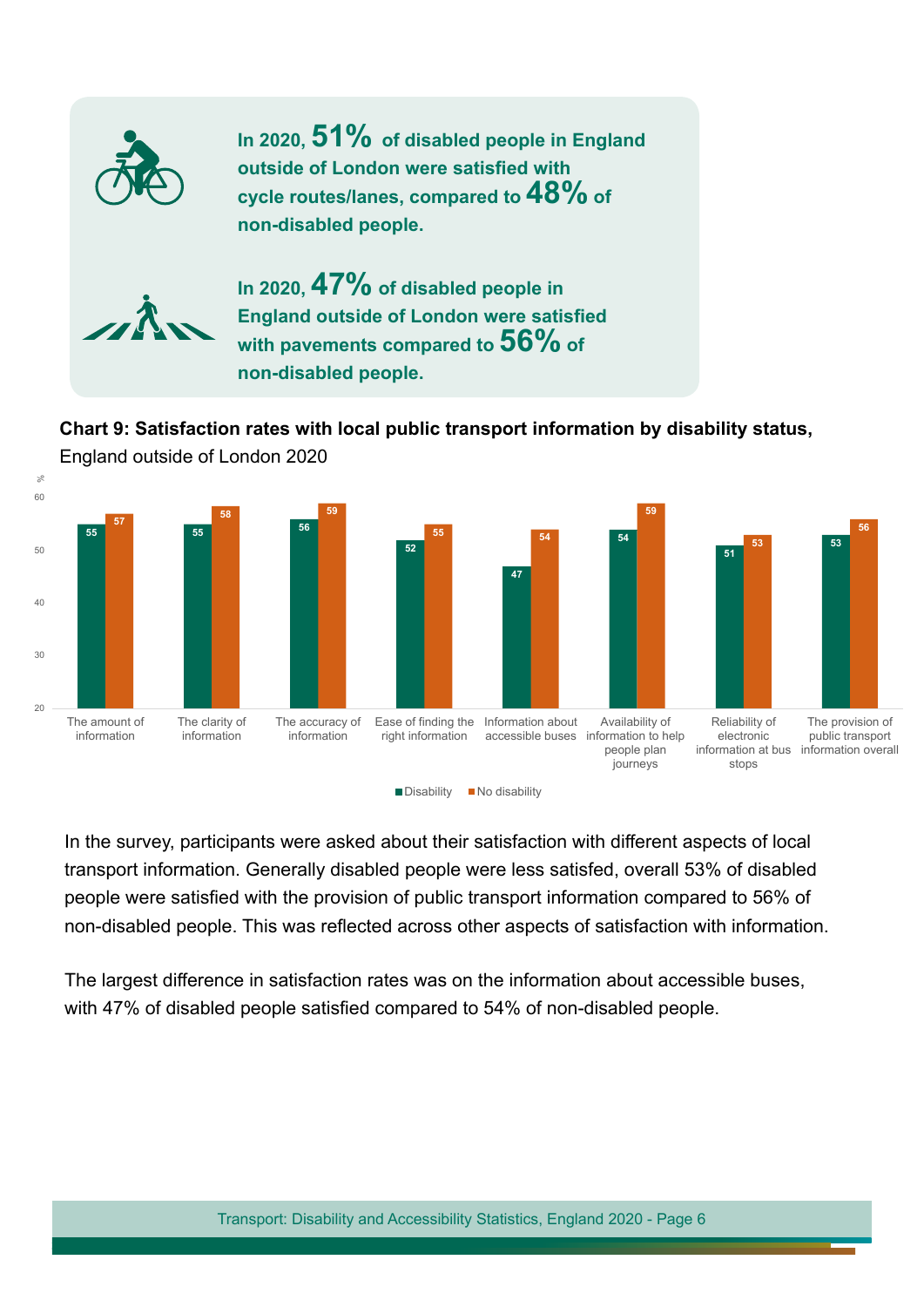## <span id="page-6-0"></span>**The impact of coronavirus (COVID-19)**

These statistics include the months following the government's announcement of measures to limit the impact and transmission of the coronavirus (COVID-19) pandemic. In early March 2020, the UK government set out four phases in its response to the coronavirus pandemic, with the first national lock down commencing on 23rd March. Coronavirus has had a marked impact on everyday life, including on transport since March 2020. Chart 10 shows rail and bus travel patterns compared to the pre - COVID-19 rates. Some of the datasets used in this publication have been afected by the coronavirus (COVID-19) pandemic in the England, this should be taken into account when comparing them with previous time periods. For other datasets it has not been possible to collect them, therefore the most recent available data sets have been used.

### **Chart 10: National Rail and Bus (GB excl. London) use during the coronavirus pandemic**



Chart 11 on page 8, shows the impact of the pandemic throughout 2020 on use of public transport for disabled and non disabled passengers. Use of public transport was low overall, with disabled passengers less likely to use public transport than non-disabled passengers. Disabled people are potentially more likely to be avoiding public transport to avoid exposure to COVID-19. There were no major diferences in satisfaction levels between disabled and non-disabled people. Satisfaction is slightly lower amongst disabled passengers when it came to social distancing and the behaviour of other passengers and slightly higher for operator and staff efforts to make people feel safe.

### **Department for Transport**

The Department for Transport (DfT) is currently publishing daily movement data by mode. These statistics go back to the 1st of March and provide information on how current travel patterns compare to the pre-Covid rates. More details can be found [here](https://www.gov.uk/government/statistics/transport-use-during-the-coronavirus-covid-19-pandemic)

## **Transport Focus**

Since the beginning of May 2020 Transport Focus has carried out a weekly Covid-19 tracker survey that captures the behaviours and experiences of people.

This publication provides fndings up to 13 December 2020 for England, the frst 33 waves.

Unweighted weekly base: Total (=~1680) Disability ( $=$  400). No Disability  $(== 1280)$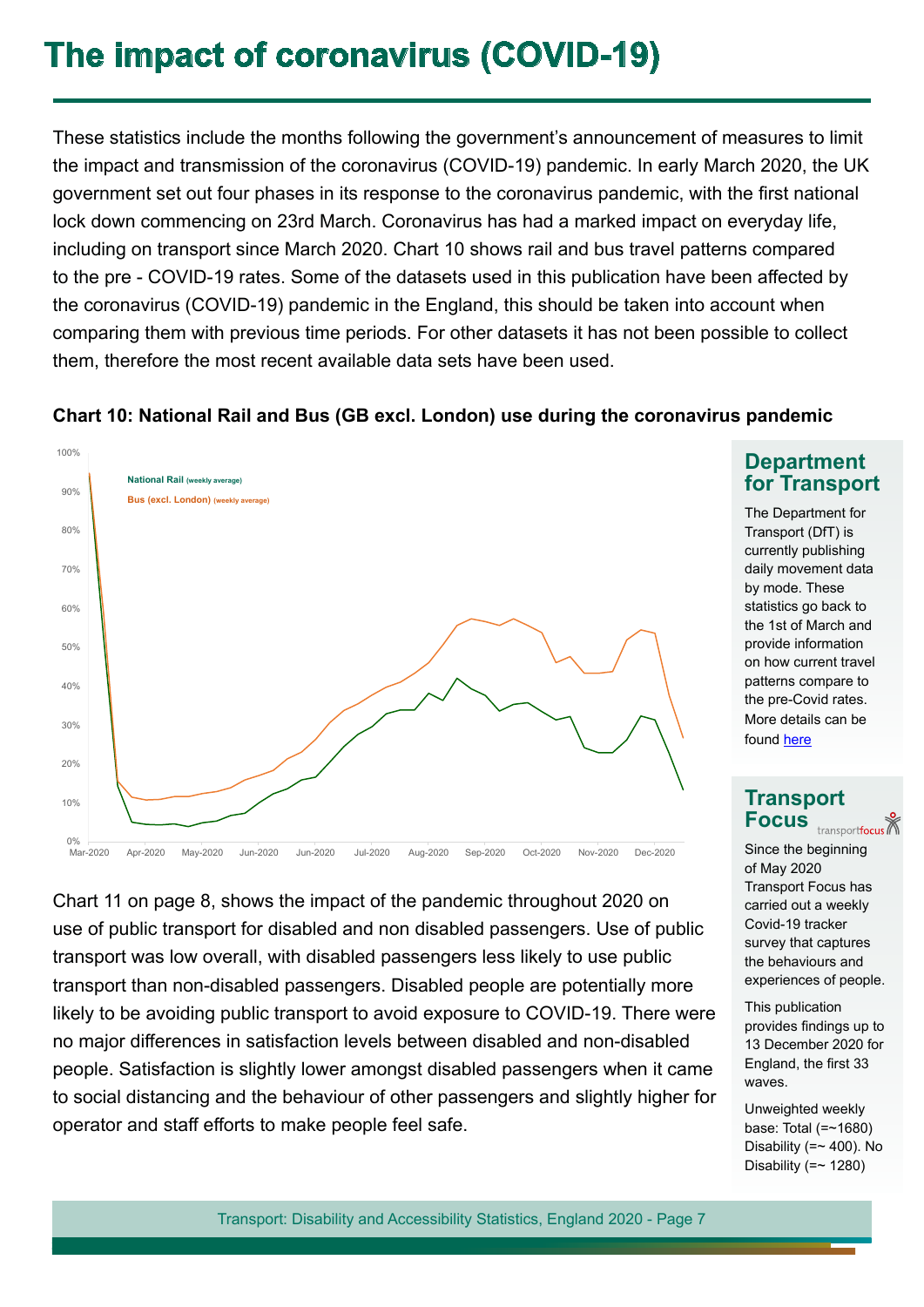### **Chart 11: Use of Public Transport for journeys in the previous 7 days**

Transport Focus Covid -19 Omnibus survey (First 33 waves)



When NTAS Wave 4 respondents were asked about their experience of the coronavirus outbreak, 55% of disabled respondents from the frst sample (surveyed between May and July 2020), said that they only left their home for essential travel and daily exercise, this is compared to 67% of nondisabled respondents.

A stricter approach was practised by 33% of disabled respondents, who reported to either self-isolate and not planning to leave the house for a week or two, this is compared to 12% of non-disabled respondents.

Disabled respondents from the second sample, which were surveyed between August and September 2020, reported similar experiences to the first sample. Non-disabled respondents reported overall to travel more often with 34% saying that they either travelled and worked outside of their home or travelled as usual.

### **National Travel Attitudes Study (NTAS)**

Wave 4, centres around travel attitudes in relation to the coronavirus pandemic and travel restrictions. The survey was conducted in two sampling stages, the first one running from May till July 2020 and the second one running from August till September 2020. In total, 5,299 people completed the survey. More details can be found [here](https://www.gov.uk/government/statistics/national-travel-attitudes-study-wave-4-final)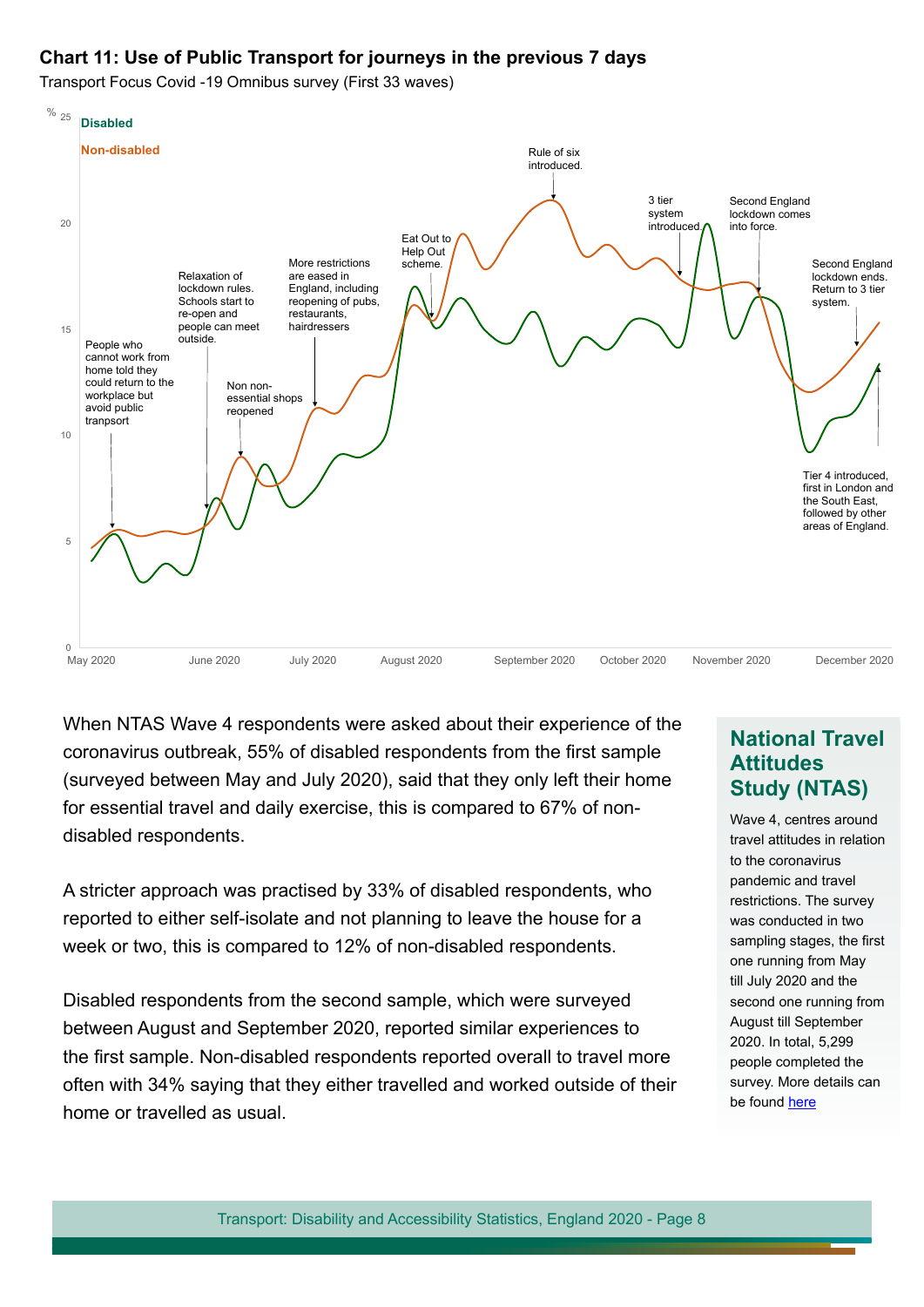#### **Chart 12: Travel behaviour during COVID-19 pandemic**



#### **"Which of the following best refects your current experience of the outbreak?"**

When existing users of diferent transport modes were asked about how their use of modes had changed from before the frst confrmed case of the coronavirus in the UK, both disabled and non disabled respondents reported travelling less by modes of transport which required sitting or standing with other people. When considering these modes, namely buses, taxi/minicabs, trains and trams, an average of around 75% of existing disabled users reported a fall in use, this is compared to an average of around 80% of existing non disabled users.

#### **Further Information regarding travel behaviour during the coronavirus pandemic**

The Department for Transport has also released the publication "All Change? Travel Tracker.

This research into the travel behaviour of people during the COVID-19 pandemic aimed to:

- understand the longer-term social, attitudinal and behavioural efects of COVID-19
- identify how lower-carbon behaviours could be maintained following the peak

It was conducted by Ipsos MORI on behalf of the Department for Transport

Further waves will look at how the travel behaviour of this group of people changes over time during diferent stages of the pandemic. More information can be found [here](https://www.gov.uk/government/publications/covid-19-travel-behaviour-during-the-lockdown)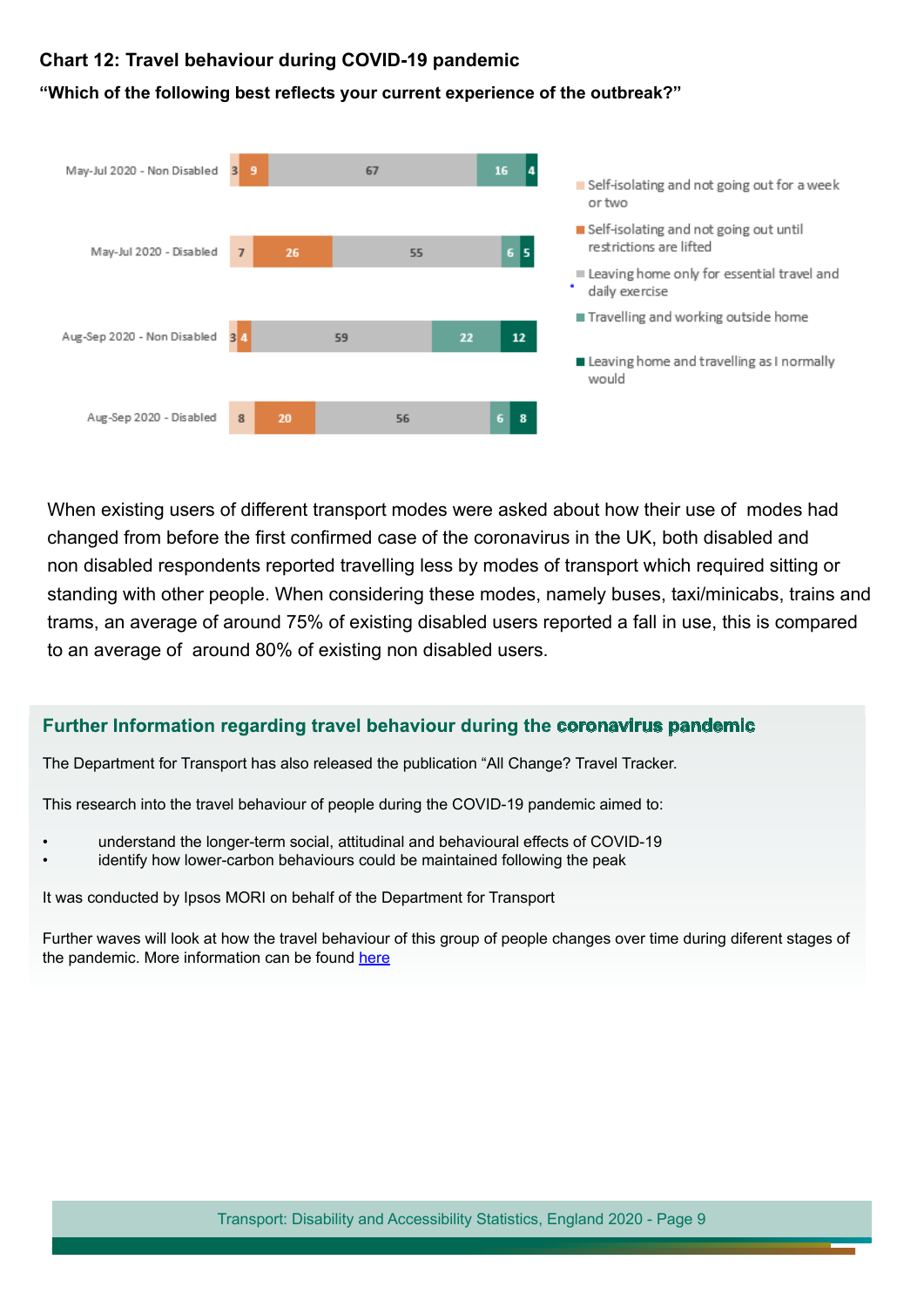## <span id="page-9-0"></span>**Disabled travel by mode: Car**

487 trips 4,219 miles



## **Travel by car, NTS, England 2020 [\(DIS0402\)](https://www.gov.uk/government/statistical-data-sets/transport-disability-and-accessibility-statistics)**

306 trips 2,023 miles

Adults without a disability made over a half more trips by car on average (as either driver or passenger).

**[2.44 million](https://www.gov.uk/government/collections/disabled-parking-badges-statistics) blue badges held** (disabled parking badges) at 31 March 2019, a increase of 6.5% (149 thousand badges) from 2018.

**Chart 13: Blue badges issued annually:** England since 1998



## **Blue badges**

Blue badges are parking badges, issued by local authorities to disabled individuals with severe mobility conditions. They can also be issued to organisations who care for and transport people with disabilities. Further statistics can be found [here](https://www.gov.uk/government/collections/disabled-parking-badges-statistics).

## **Chart 14: Law on disabled parking**

NTAS ([NTAS0701\)](https://www.gov.uk/government/statistical-data-sets/national-travel-attitudes-study-ntas)

38% of respondents in the NTAS wave 3 survey (surveyed between January and February 2020), think that the law on parking vehicles in on-street disabled spaces is not properly enforced in their immediate area,16% feel the law is sufficiently enforced in this regard. The remaining 46% are undecided.

"The law on parking vehicles in on-street disabled



## **National Travel Attitudes Study (NTAS)**

The NTAS is an online survey which covers responses from individuals aged 16 and over in England, drawn from people who have previously responded to the NTS. Wave 3, conducted during January and Febuary 2020, had a sample size of 2,695 individuals. More information can be found [here.](https://www.gov.uk/government/statistics/national-travel-attitudes-study-wave-3)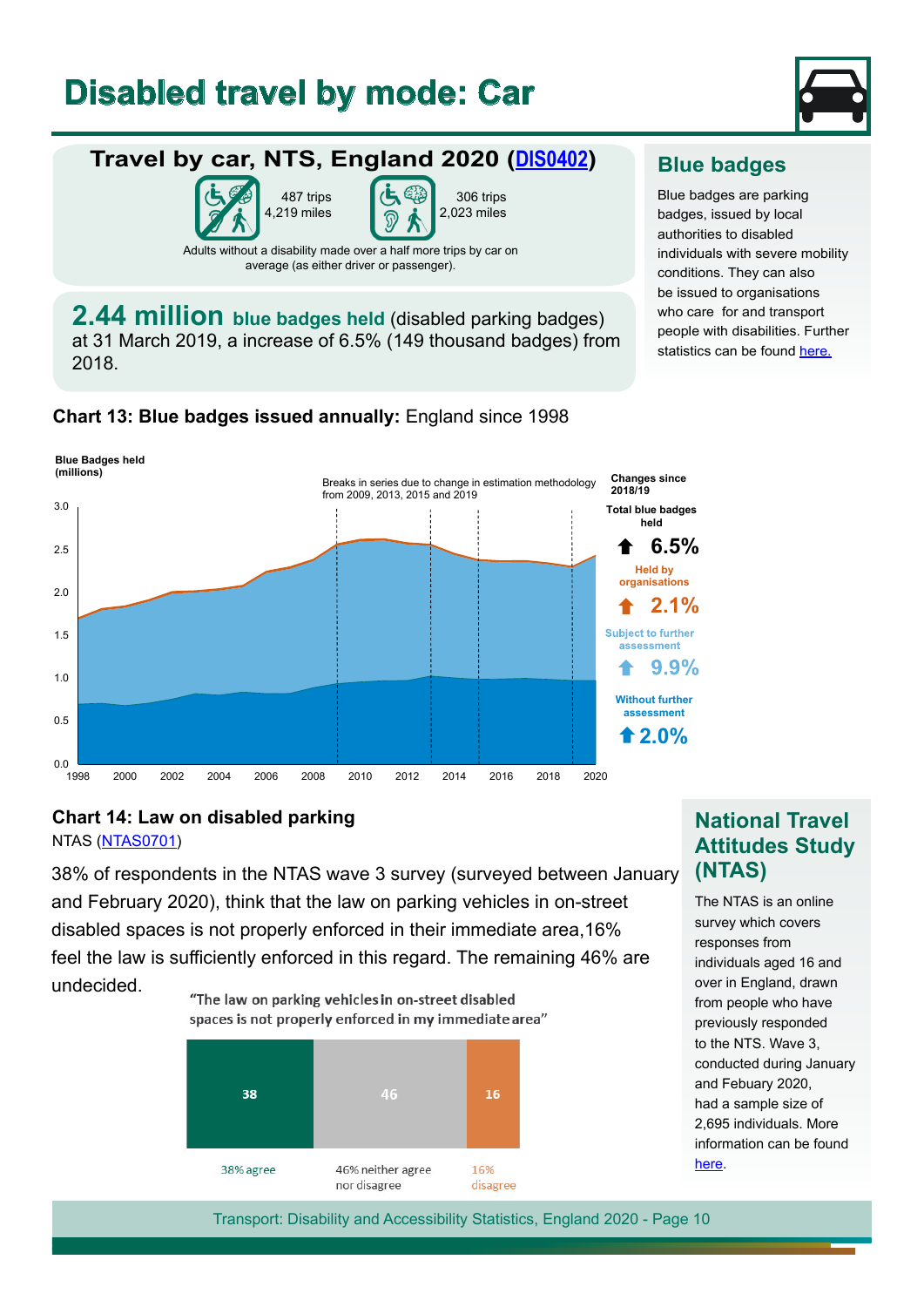Disabled people are more likely to be in a household without access to a car and in households with access to a car they are less likely to be a driver.

People with access to a car make more trips on average particularly where they are the main driver of the vehicle. This is the case for both people with a disability and those without.

The NTS asks those 17 years old and over if they hold a driving licence. Holding a driving licence is common among adults in England but the rate is lower for people with disabilities. 55% of disabled people aged 17-64 years held a full driving licence compared with 83% of nondisabled people.

## **Chart 15: Driving licence holding by disability status,**17-64 year olds, England 2020

([DIS0407](https://www.gov.uk/government/statistical-data-sets/transport-disability-and-accessibility-statistics))





## **Mobility Centres**

**13 mobility centres** across England at the end of March

2021, with **52 satellite hubs** 

**4,422 driving assessments** were provided in 2020/21, 61% less than in 2019/20

**413 passenger assessments** were provided in 2020/21, 54% less than in 2019/20

**372 wheelchair/scooter assessments** were provided in 2020/21, 54% less than in 2019/20

Due to the coronvirus (COVID-19) pandemic, the centres had to cease conducting assessments during the three national lockdowns. Some entres also afected by the Tier 4 restrictions and staff needing to isolate.

## **Mobility Centres**

Mobility centres promote greater equality of opportunity for disabled and older people through finding solutions to enable more people to keep driving or retain mobility. More details can be found [here.](https://www.drivingmobility.org.uk/)

Driving assessments look at the impact of a medical condition or disability on the driving task and include a practical onroad assessment.

Passenger assessments considers how the user can get in and out of the vehicle more easily and provide advice on vehicle/ wheelchair accessible vehicles and/or transfer equipment.

Wheelchair/Scooter assessments offer advice and training on these mobility aids.

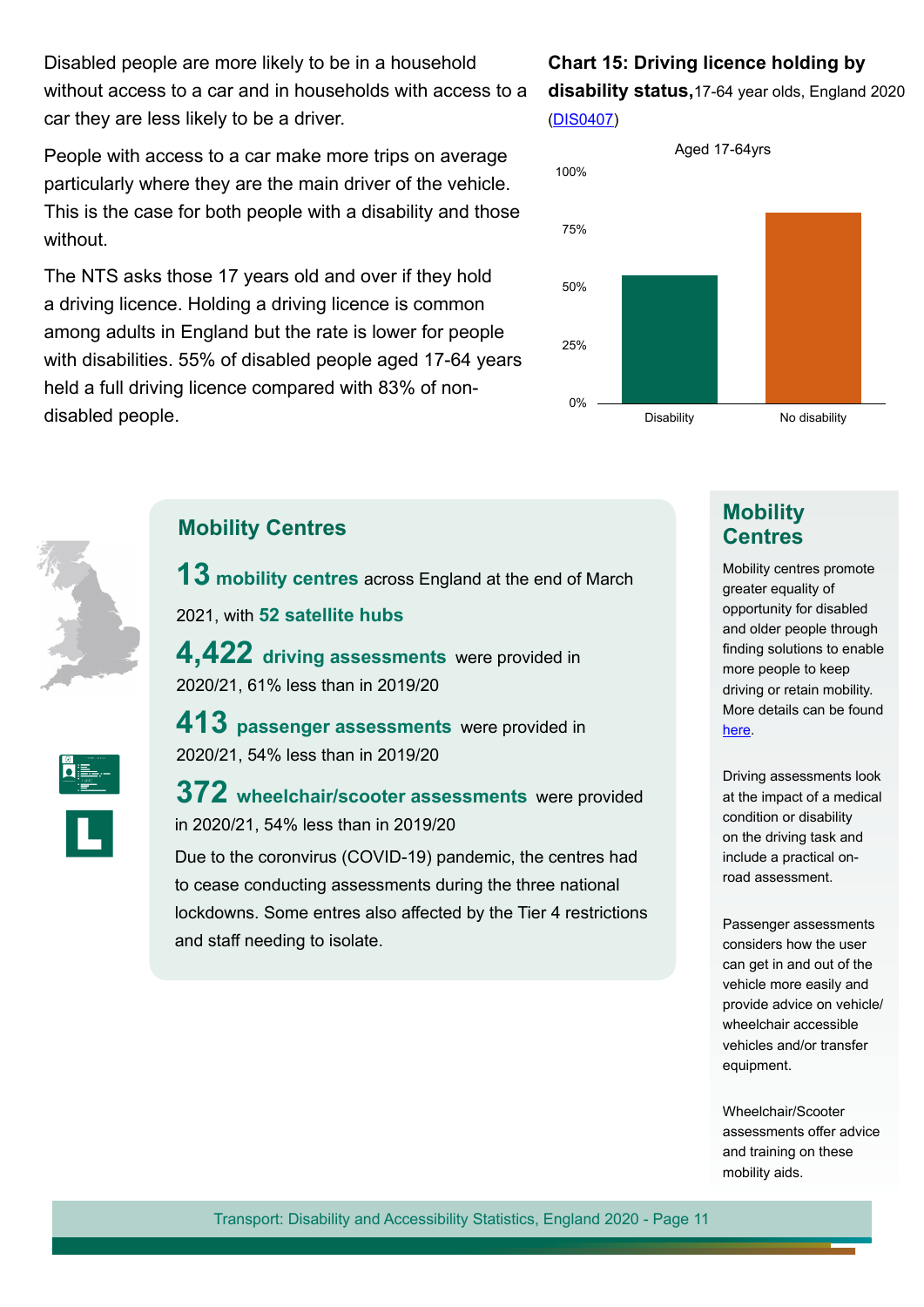**[614,000](https://www.nao.org.uk/report/the-motability-scheme/) lease arrangements were in place** with Mobility Operations Ltd, which operates the Motability scheme, in the year ending September 2017. This represented 36% of all eligible individuals.

**1.2 million vehicles were in the disabled tax class** in the UK at the end of 2020 which was 3% of all licensed vehicles and a 0.3% decrease on the



The [Motability](https://www.motability.co.uk/) scheme enables eligible disabled people to choose to exchange certain mobility allowances paid by DWP and MOD for the lease of a new car, powered wheelchair or scooter.

## **Tax Class**

**Transport** 

Focus.

satisfed.

**Focus** transportfocus Data from the [Motorway](https://www.transportfocus.org.uk/insight/motorway-services-user-survey/) **[Services User Survey](https://www.transportfocus.org.uk/insight/motorway-services-user-survey/)** is managed by the independent transport user watchdog Transport

Users are classed as being satisfed when they answer a question as being very or fairly

The disabled population is classifed as those who have responded that they are afected by any physical or mental health conditions or illnesses expected to last 12 months or more.

Drivers in receipt of certain disability related benefits can claim exemption from paying road tax. Further statistics on licensed vehicles can

England's motorways and major 'A' roads are vitally important to disabled people, particularly those who have difficulty using public transport. The overall satisfaction with motorway services of disabled road users (at 91%) was three percentage points lower than non-disabled road users (at 94%). The largest diferences in satisfaction levels between the disabled and non-disabled were with the car park layout: 81% of disabled road users were satisfed, compared to 85% of non-disabled road users.

### **Chart 16: Motorway Services User Satisfaction March**



Transport: Disability and Accessibility Statistics, England 2020 - Page 12

2019 figure.

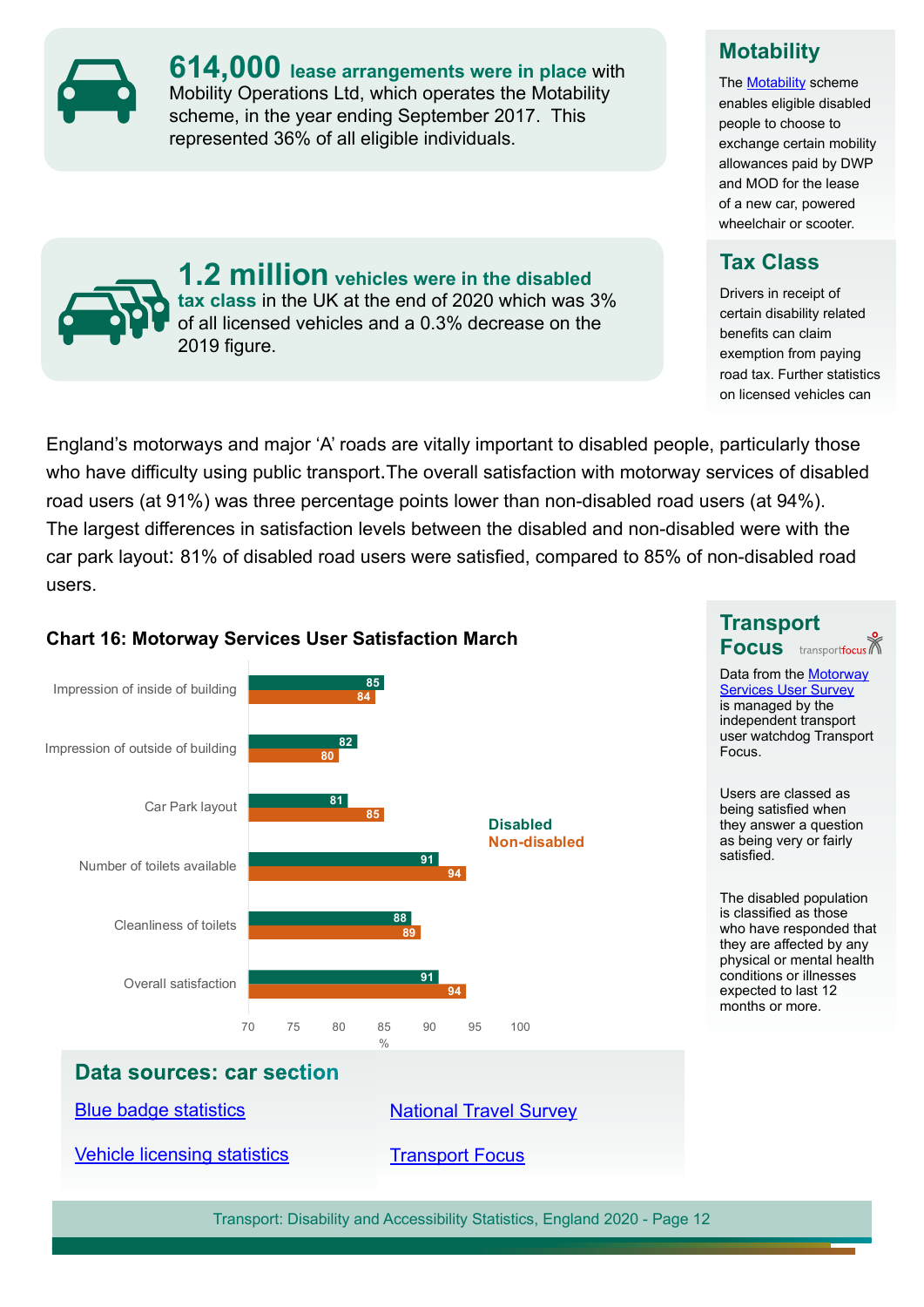## <span id="page-12-0"></span>**Disabled travel by mode: Bus**



## **Travel by bus, NTS, England 2020 ([DIS0402\)](https://www.gov.uk/government/statistical-data-sets/transport-disability-and-accessibility-statistics)**





Adults without a disability made fewer trips by local bus as those with a disability, on average.

In England, as at 31 March 2020:

**99% of buses were accessible** [\(BUS0603\)](https://www.gov.uk/government/statistical-data-sets/bus06-vehicle-stocks-technology-and-equipment)

**97%** of bus operators required staff to be trained in disability awareness ([BUS0705a\)](https://www.gov.uk/government/statistical-data-sets/bus07-employment)

**100%** of all drivers and on-board staff worked for bus operators mandating disability awareness training ([BUS0705b\)](https://www.gov.uk/government/statistical-data-sets/bus07-employment)

In England, as at 31 March 2019:

**932,000 concessionary disabled bus passes** were held, 0.3% more than March 2018 [\(BUS0820](https://www.gov.uk/government/statistical-data-sets/bus08-concessionary-travel))

**9.1 million concessionary bus passes** were held, of which **10%** were disabled passes.

### **Chart 18: Bus Passenger Satisfaction**

England outside of London, 2019



The overall satisfaction levels of disabled bus users were three percentage points lower than for non-disabled bus users at 87%.

The largest diferences in satisfaction levels between the disabled and non-disabled were satisfaction with the bus stop (at 78% and 83%) and ease of getting off the bus (at 87% and 91%).

### **Chart 17: Buses with accessibility certifcate**



## **Data sources: bus section**

[National Travel](https://www.gov.uk/government/collections/national-travel-survey-statistics)  **[Survey](https://www.gov.uk/government/collections/national-travel-survey-statistics)** 

Bus [Statistics](https://www.gov.uk/government/collections/bus-statistics)

[Transport Focus](https://www.transportfocus.org.uk/)

**Transport Focus** transportfocus

Data from the [Bus](https://www.transportfocus.org.uk/insight/bus-passenger-survey/)  [Passenger Survey](https://www.transportfocus.org.uk/insight/bus-passenger-survey/) (BPS) is managed by the independent transport user watchdog Transport Focus.

Passengers are classed as being satisfed when they answer a question as being very or fairly satisfed.

The disabled population is classifed as those who have responded that they are afected by any physical or mental health conditions or illnesses expected to last 12 months or more.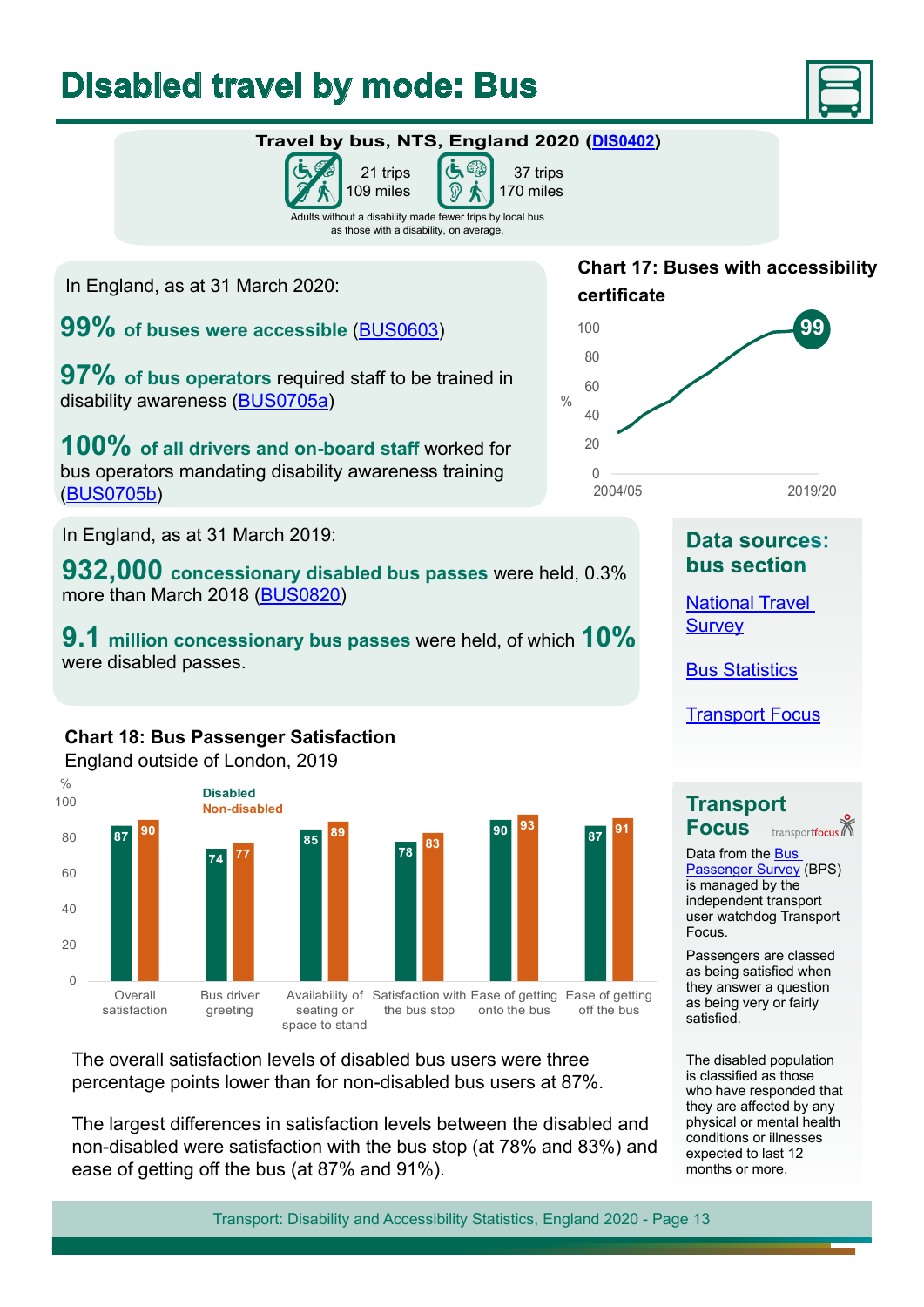## <span id="page-13-0"></span>**Disabled travel by mode: Taxi and PHV**



#### **Travel by taxi/PHV, NTS, England 2020 ([DIS0402\)](https://www.gov.uk/government/statistical-data-sets/transport-disability-and-accessibility-statistics)**

5 trips 30 miles



Adults with a disability made twice as many trips by taxi/PHV than those without a disability but travelled a similar distance, on average.

#### **Chart 19: Accessible licensed vehicles ([TAXI0103](https://www.gov.uk/government/statistical-data-sets/taxi01-taxis-private-hire-vehilces-and-their-drivers))**

Percentage of vehicles compliant with accessibility regulations, England 2021



All 13,400 of London taxis were wheelchair accessible as required by Transport for London's 'Conditions for Fitness' taxi licensing policy at March 2021. In England outside London 14% of all licensed vehicles were wheelchair accessible. However this varies by area and vehicle type: 81% of taxis in metropolitan areas were wheelchair accessible areas. When looking at PHVs, only 1% of licensed vehicles in London were wheelchair accessible, but this increased to 9% in rural areas.

#### **Chart 20: Training requirements [\(Taxi01](https://www.gov.uk/government/statistical-data-sets/taxi01-taxis-private-hire-vehilces-and-their-drivers)10)**

The number of authorities requiring disability awareness training for taxi drivers has increased from 44% in 2019 to 49% in 2021, while the number of authorities requiring disability awareness training for PHV drivers has increased from 41% to 46%.



#### **Taxis**

Taxis, also known as hackney carriages, are available for immediate hire, can be hailed in the street ('ply for hire') or accept pre-bookings. Taxis have two types of licences: a vehicle licence (issued to the owner of the taxi) and a driving licence.

#### **Private Hire Vehicles**

**(PHVs)** Private hire vehicles, also known as minicabs, must be pre-booked and cannot use taxi ranks. It is illegal for PHVs to ply for hire. PHVs have three types of licences: a vehicle licence, a driving licence and an operator licence.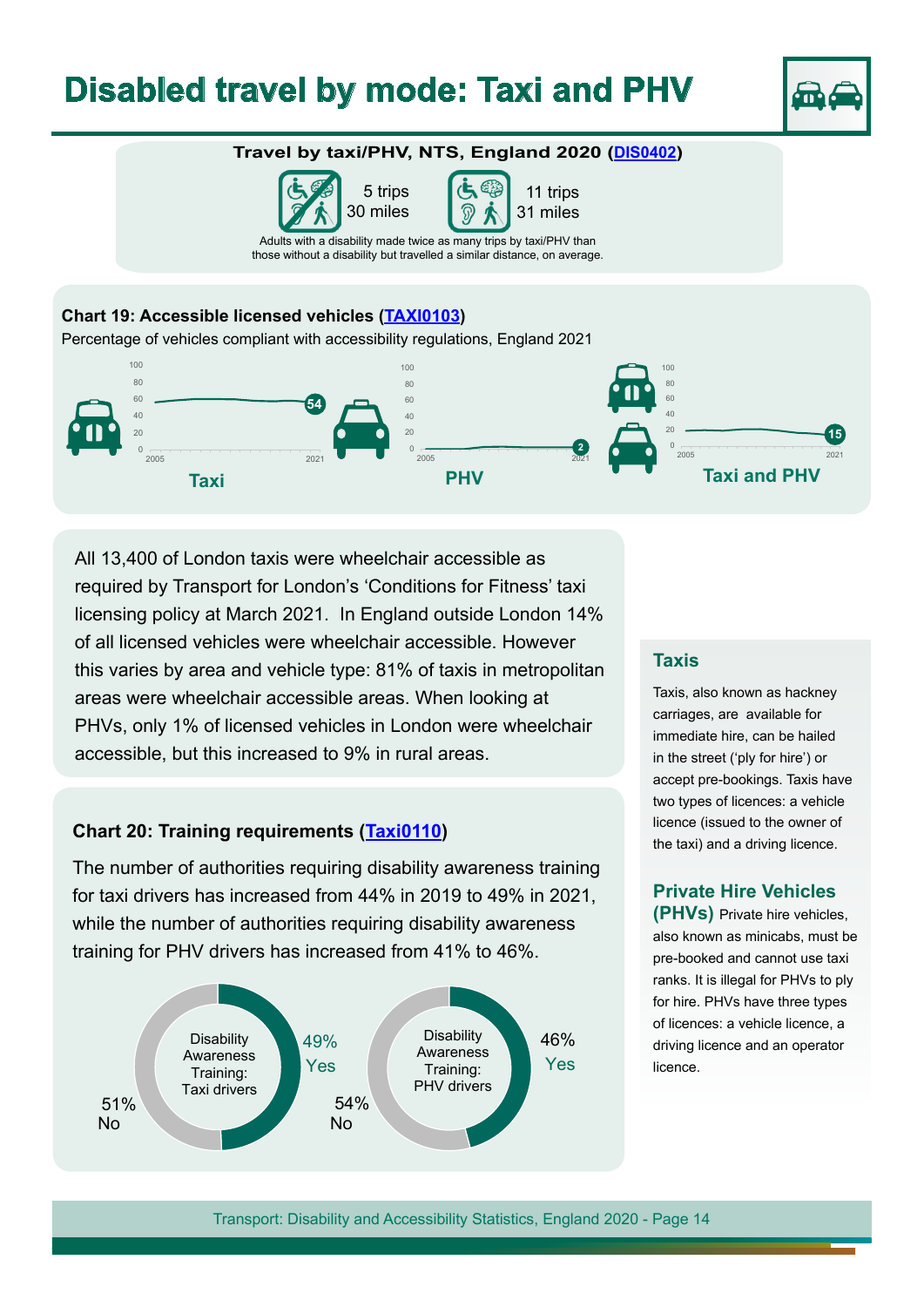#### **Wheelchair policies ([Taxi011](https://www.gov.uk/government/statistical-data-sets/taxi01-taxis-private-hire-vehilces-and-their-drivers)0)**

66% of authorities require all or part of the taxi fleet to be wheelchair accessible, a small increase from 65% in 2019. However, only 5% of authorities require all or part of the PHV fleet to be wheelchair accessible. 79% of authorities maintain a list of wheelchair accessible taxis in line with section 167 of the Equality Act 2010 (an increase from 72% in 2019), while 70% maintain a list of wheelchair accessible PHVs (an increase from 63% in 2019).

### **Equality Act 2010 Prosecutions in England and Wales ([Prosecutions\)](https://www.gov.uk/government/organisations/ministry-of-justice/about/statistics)**

In the year ending 31 December 2021 there were 14 prosecutions for ofences committed by taxi and private hire vehicle drivers and operators in relation to sections 168 and 170 (assistance dog refusals by taxi and PHV drivers), and section 165 (wheelchair user discrimination by taxi and PHV drivers) in England and Wales, a decrease on the number in 2019. However this decrease refects the restricted operation of courts as a result of the pandemic.

Over this time period the majority of prosecutions were for failing to accept bookings to carry assistance dogs (70%). In 2019, 81% of prosecutions led to a conviction. This conviction rate has been fairly stable since 2013, and most convictions result in a fine.

Overall satisfaction with taxi/PHV services was 4 percentage points higher for disabled people who use taxi/PHVs at least once a month (75%) compared to non-disabled users (71%).

The cost element scored the lowest satisfaction rate for both disabled users and non-disabled users (at 61% and 60%).



**Chart 21: Satisfaction with taxi/PHVs elements for disabled users and non-disabled users, NHT, England outside of London 2020**

**Data sources: taxi and PHV section**

[National Travel](https://www.gov.uk/government/collections/national-travel-survey-statistics)  **[Survey](https://www.gov.uk/government/collections/national-travel-survey-statistics)** 

[National Highways](https://nhtnetwork.org/)  [and Transport](https://nhtnetwork.org/)  **Public Satisfaction [Survey](https://nhtnetwork.org/)** 

**Prosecution [Statistics](https://www.gov.uk/government/organisations/ministry-of-justice/about/statistics)** 

[Taxi and Private](https://www.gov.uk/government/collections/taxi-statistics)  [Hire Vehicle](https://www.gov.uk/government/collections/taxi-statistics)  **[Statistics](https://www.gov.uk/government/collections/taxi-statistics)**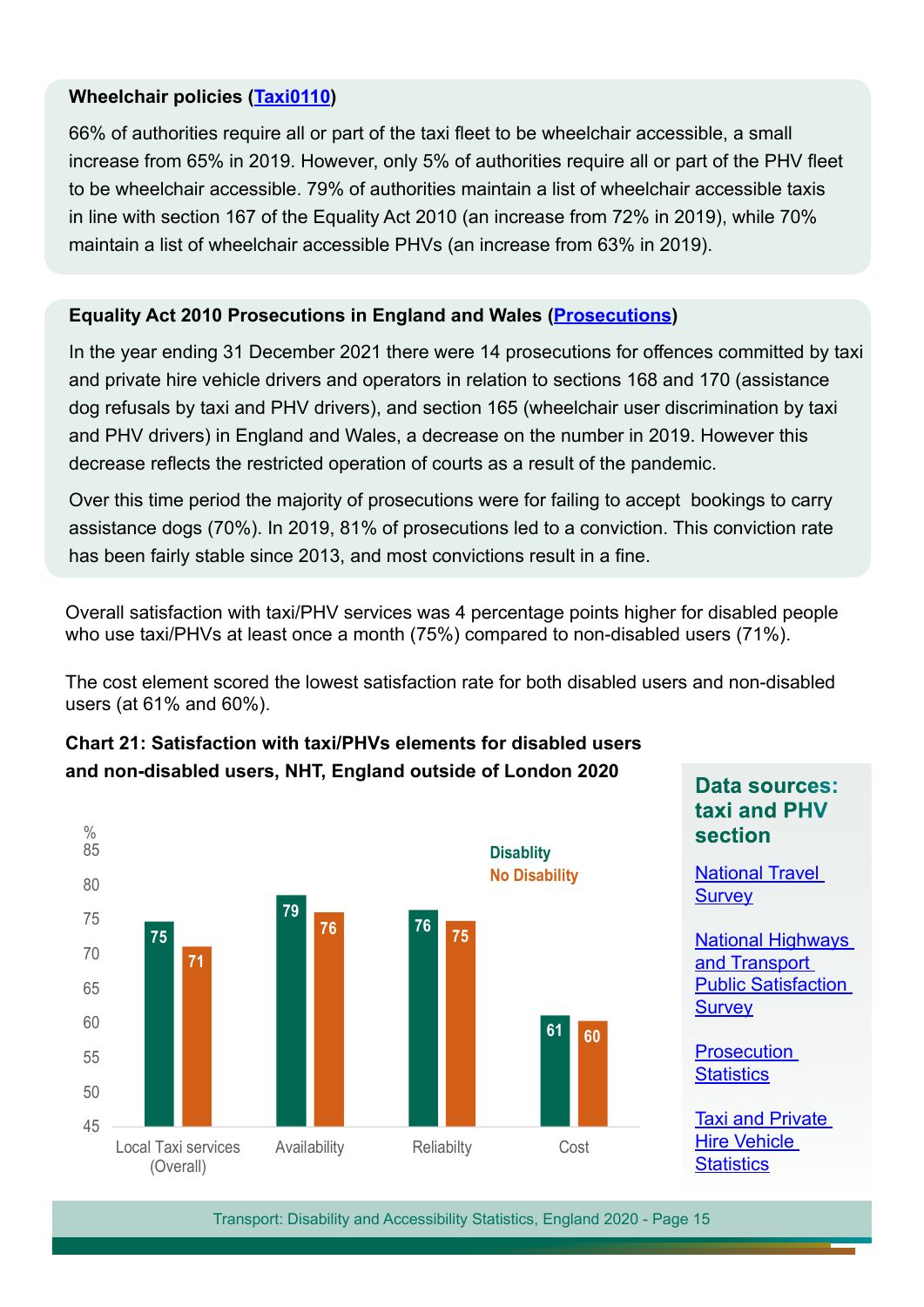## <span id="page-15-0"></span>**Disabled travel by mode: Surface Rail**



### **Travel by surface rail, NTS, England 2020 [\(DIS0402](https://www.gov.uk/government/statistical-data-sets/transport-disability-and-accessibility-statistics))**





Adults without a disability made a similar number of trips by surface rail than those with a disability, on average.

In England, as at 31 December 2020:

**97% of heavy rail vehicles (trains) in public transport service were accessible.**



England 2020 [\(Rail Vehicle Accessibility](https://www.gov.uk/government/publications/list-of-rail-vehicles-built-or-refurbished-to-modern-accessibility-standards))



Overall satisfaction levels for all journeys made by disabled passengers (at 80% of journeys) were two percentage points lower than for nondisabled passengers (at 82%).

The largest diference in the proportion of journeys made by disabled and non-disabled passengers rated as satisfactory was with the gap between the train and the platform: 58% of rail journeys made by disabled passengers were rated as satisfactory compared to 65% for non-disabled passengers.



#### **Chart 23: Rail Passenger Satisfaction**

English Operators, Spring 2020



Data from the [National](https://www.transportfocus.org.uk/insight/national-rail-passenger-survey/)  [Rail Passenger Survey](https://www.transportfocus.org.uk/insight/national-rail-passenger-survey/)  (NRPS) is managed by the independent transport user watchdog Transport Focus. The NRPS covers GB, but in this section we have excluded Transport for Wales and ScotRail. However, some of the operators included will run services outside of England.

Passengers are classed as being satisfed when they answer a question as being very or fairly satisfed.

The disabled population is classifed as those who have responded that they are afected by any physical or mental health conditions or illnesses expected to last 12 months or more.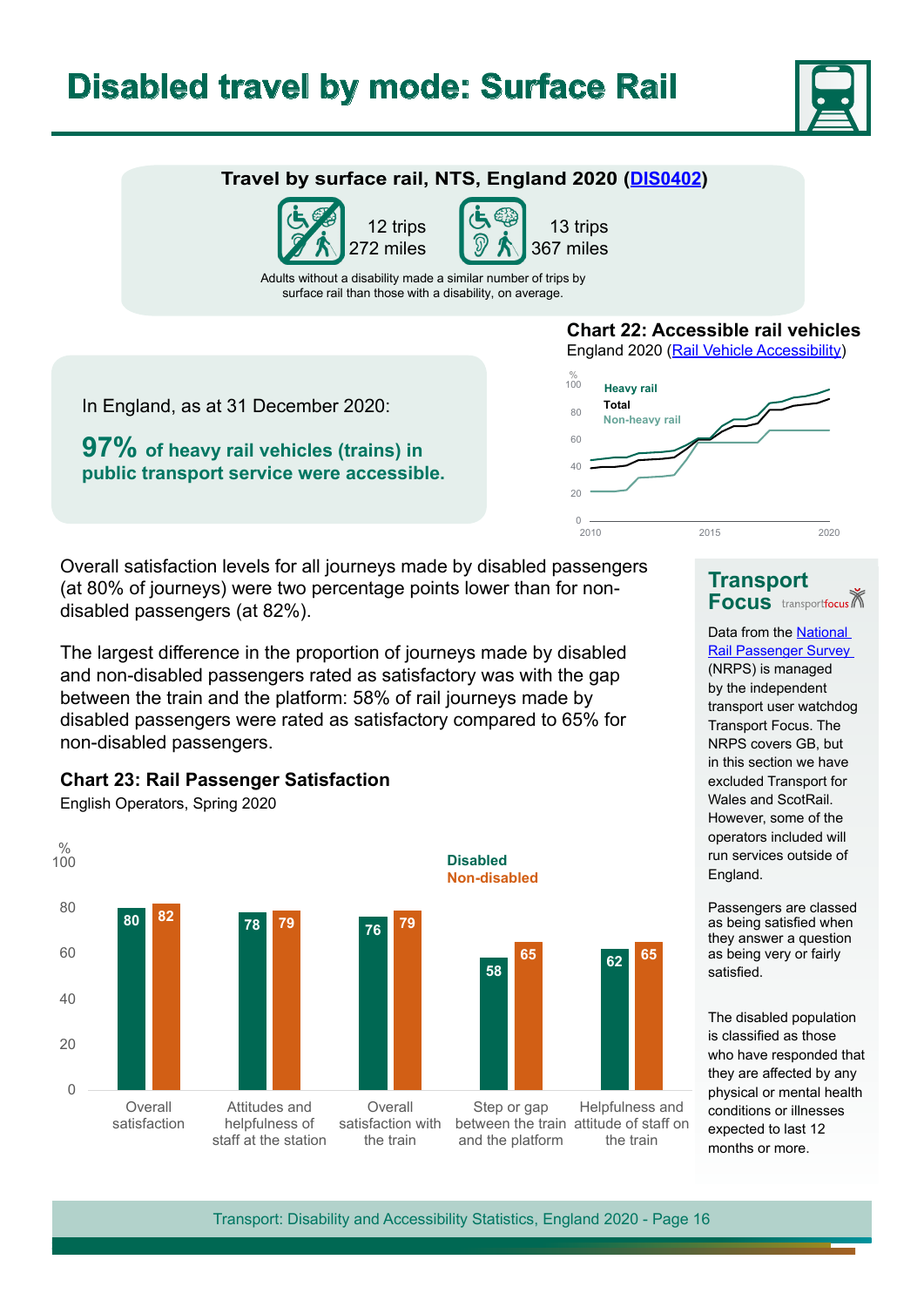#### **Chart 24: Disabled Persons Railcard**

There were 148,608 Disabled Persons Railcards in circulation in Great Britain at the end of 2020-21. This represents an decrease of 40% compared with 2019-20. This was due to reduced travel as the result of measures to limit the impact and transmission of coronavirus (COVID-19).



#### **Chart 25: Rail Passenger Assistance**  During 2020-21 there have been substantial reductions in the number of passenger assists requested and passenger bookings for assistance compared to the same rail periods last year. There were 144,825 passenger assists requested during 2020-21 rail. This represents a decrease of 88% compared with 2019-20. Overall, rail passenger journeys in Great Britain for 2020-21 were down 78% compared with 2019-20.

### **Chart 26: Number of Disability Related Hate Crime Incidents on the Rail Network**

Reported to the **British Transport Police**, England

Between 2014 and 2016, the numbers of disability related hate crime incidents in England reported to the British Transport Police decreased by 37% (from 100 to 63 reported incidents). Between 2016 and 2019 there has been a slow but steady increase of the number of incidents, increasing by 24% (from 63 to 78 reported incidents between 2016 and 2019). 100

There was a significant decrease in the number of incidents in 2020 (from 78 to 27 reported incidents between 2016 and 2020). As this period coincided with the majority of people spending long periods at home and not travelling by train during lockdown, this decrease is not unexpected.



### **Data sources: surface rail section**

[Accessible Rail](https://www.gov.uk/government/publications/list-of-rail-vehicles-built-or-refurbished-to-modern-accessibility-standards)

[British Transport Police](https://www.btp.police.uk/about_us.aspx)

[National Highways and Transport Public](https://nhtnetwork.org/)  [Satisfaction Survey](https://nhtnetwork.org/)

[National Travel Survey](https://www.gov.uk/government/collections/national-travel-survey-statistics) Office for Rail and Road Regulation [Transport Focus](https://www.transportfocus.org.uk/)

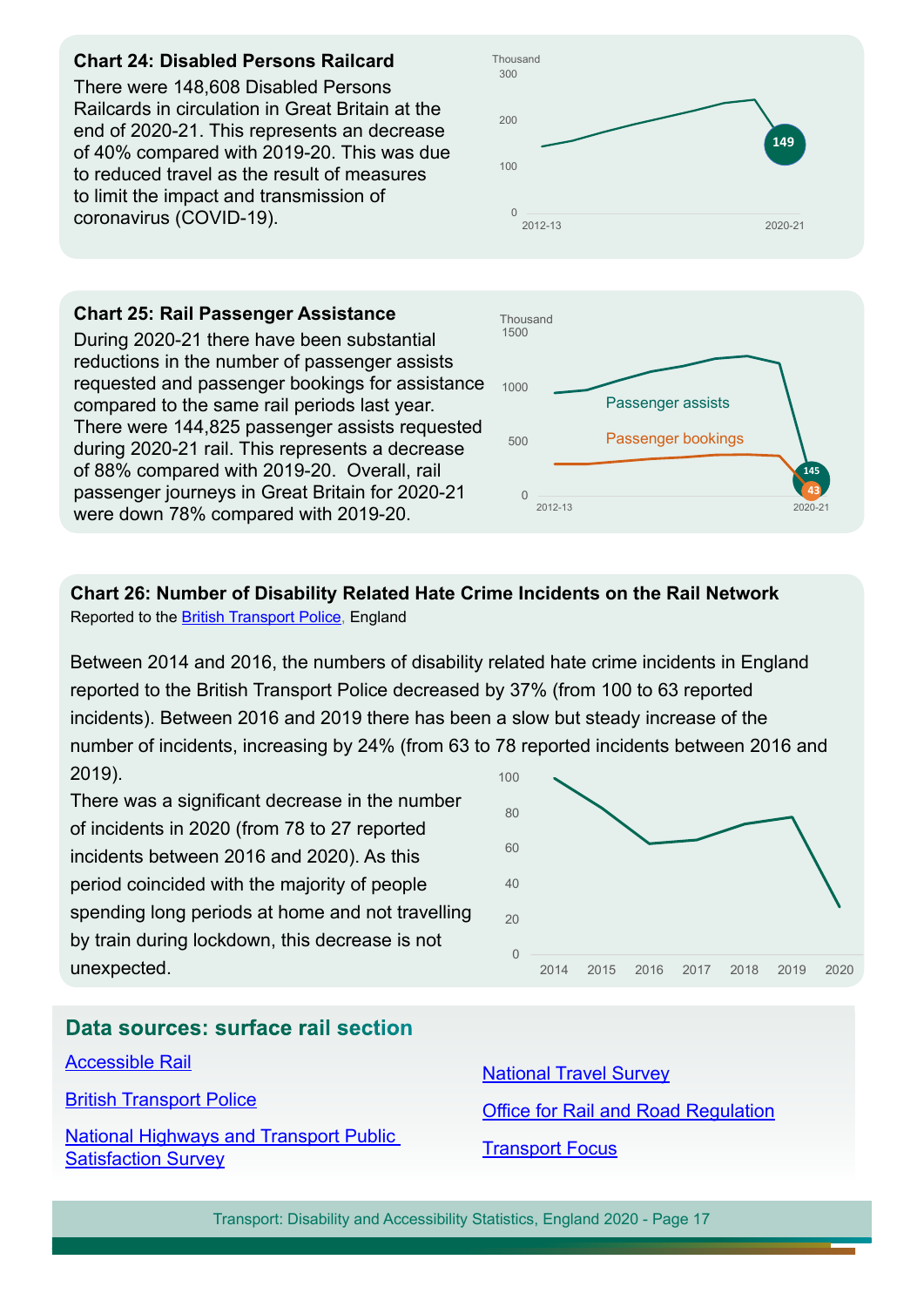## <span id="page-17-0"></span>**Disabled travel by mode: Light rail and tram**

#### **Chart 27: Tram Passenger Satisfaction** English Operators, 2018 **89 89 88 71 81 91 89 88 89 90 74 84 93 92** 0 20 40 60 80 100 **Overall** satisfaction with journey Punctuality of tram Satisfaction with journey time Availability of seating or space to stand Information provided at the tram stop Ease of getting onto getting off the the tram Ease of tram % **Disabled Non-disabled**

 $\bullet$ **Focus** Tram Passenger Survey: The 201[8 Tram](https://www.transportfocus.org.uk/publication/tram-passenger-survey-autumn-2018/)  **Passenger Satisfaction** Survey covered tram services in Manchester, Birmingham, Blackpool, and Sheffield. It was

completed between September and December, with an achieved sample size of

around 5000.

**Transport** 

Overall satisfaction levels for all journeys made by disabed passengers (at 89% of journeys) were three percentage points lower than for non-disabled passengers (at 91%).

The largest diferences in satisfaction levels between the disabled and non-disabled were satisfaction with availability of seating or space to stand (at 71% and 74%) and ease of getting onto the tram (at 89% and 93%).

## **Transport for London**

#### In April 2021

• 84 Tube stations (out of 270), 60 London Overground stations (out of 112) and most of the 27 stations served by TfL Rail have step-free access.

• All bus routes are served by low-floor vehicles, with a dedicated space for one wheelchair user and an access ramp.

• All DLR stations and tram stops are step-free.

• Many boats have boarding ramps to give step-free access.

• All 13,400 London taxis were wheelchair accessible as required by Transport for London's 'Conditions for Fitness' taxi licensing policy.

• When looking at PHVs, only 1% of licensed vehicles in London were wheelchair accessible.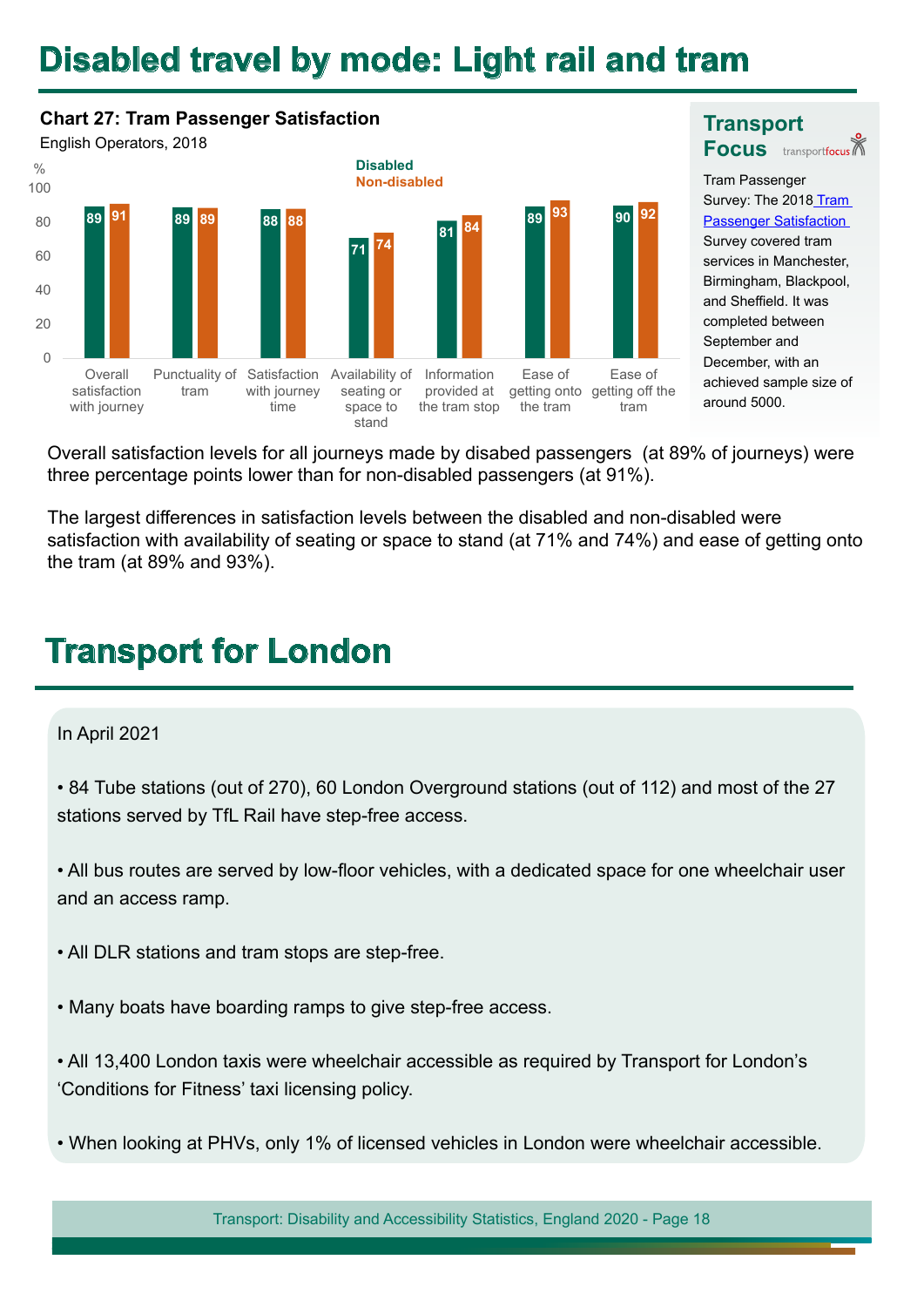## <span id="page-18-0"></span>**Disabled travel by mode: Walking**





## **Chart 28: Satisfaction with pavements and footpaths for disabled people and non-disabled people, NHT, England outside of London 2020**



Disabled people were less satisfed with the built environment and road aspects (i.e. pavements) compared to non-disabled people. 47% of disabled people are satisfed with pavements and footpaths compared to 56% of non-disabled people.

The largest diferences in satisfaction levels were the condition of the pavements (43% of disabled were satisfed compared to 54% of nondisabled people), drop kerb crossing points used for pushchairs or wheelchairs (at 53% and 61% respectively).

Pavements being kept clear of obstruction element scored the lowest satisfaction rate by both disabled people (34%) and non-disabled people (42%).

### **Data sources: walking section**

[National Travel](https://www.gov.uk/government/collections/national-travel-survey-statistics)  **[Survey](https://www.gov.uk/government/collections/national-travel-survey-statistics)** 

[National Highways](https://nhtnetwork.org/)  [and Transport](https://nhtnetwork.org/)  [Public Satisfaction](https://nhtnetwork.org/)  **[Survey](https://nhtnetwork.org/)**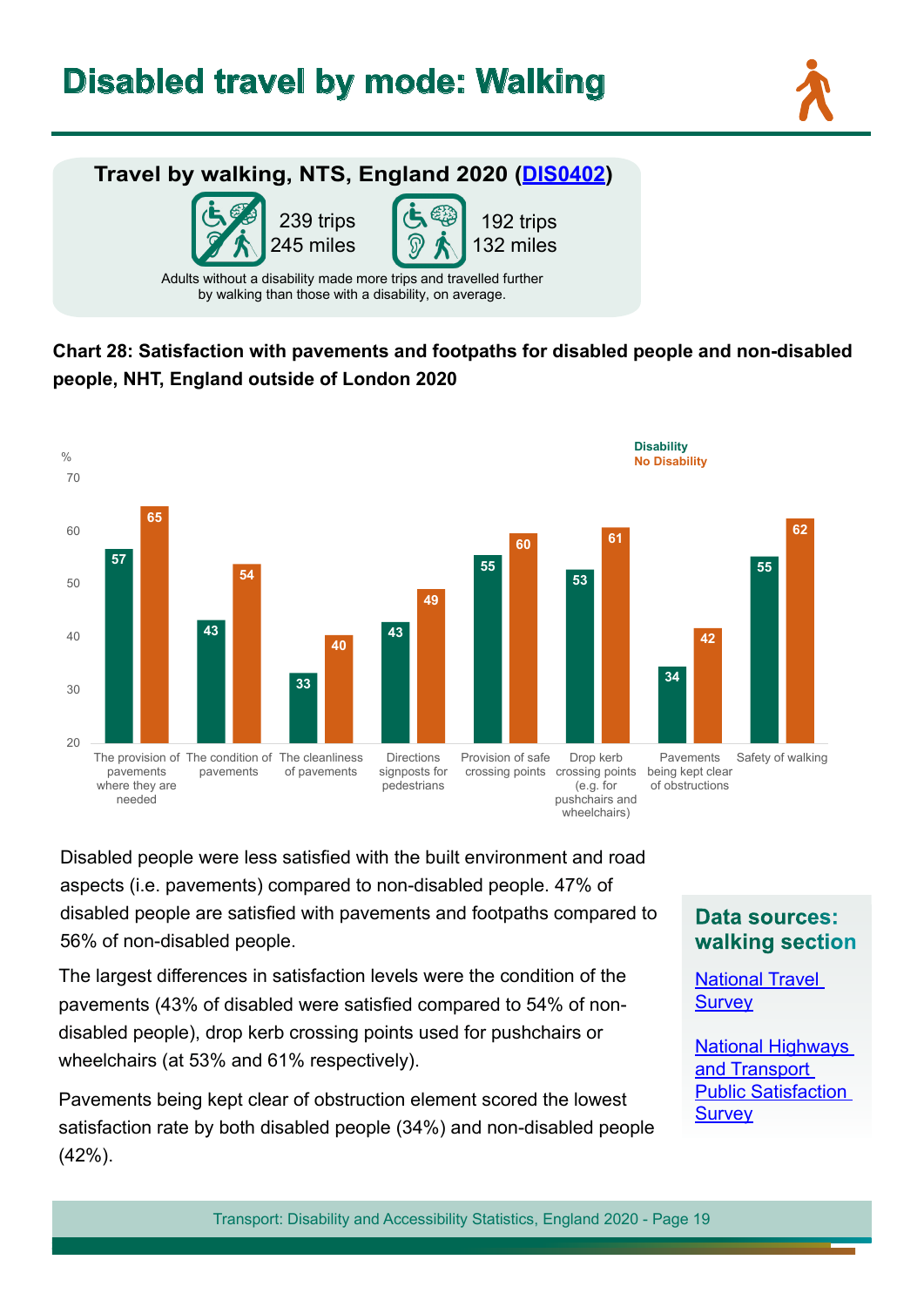

## <span id="page-19-0"></span>**Travel by cycling, NTS, England 2020 [\(DIS0402\)](https://www.gov.uk/government/statistical-data-sets/transport-disability-and-accessibility-statistics)**



8 trips 21 miles

Adults without a disability cycled more than twice as many trips and over five times further those with a disability, on average.

## **Chart 29: Satisfaction rates with cycle elements by disability status, NHT, England outside of London 2020**



Overall satisfaction levels with cycle routes and facilities were similar at 51% for disabled people and 48% for non-disabled people.

On average, disabled people were more satisfed with most cycle aspects than non-disabled people. The largest diferences in satisfaction levels were the number of cycle lanes provided (48% of disabled were satisfed compared to 43% of non-disabled people).

Satisfaction levels with the condition of cycle routes/lanes, the direction signing for cycle routes/lanes and cycle crossing facilities at road junctions/ traffic signals were very similar for disabled people and non-disabled people.

## **Data sources: cycling section**

[National Travel](https://www.gov.uk/government/collections/national-travel-survey-statistics)  **[Survey](https://www.gov.uk/government/collections/national-travel-survey-statistics)** 

[National Highways](https://nhtnetwork.org/)  [and Transport](https://nhtnetwork.org/)  [Public Satisfaction](https://nhtnetwork.org/)  **[Survey](https://nhtnetwork.org/)**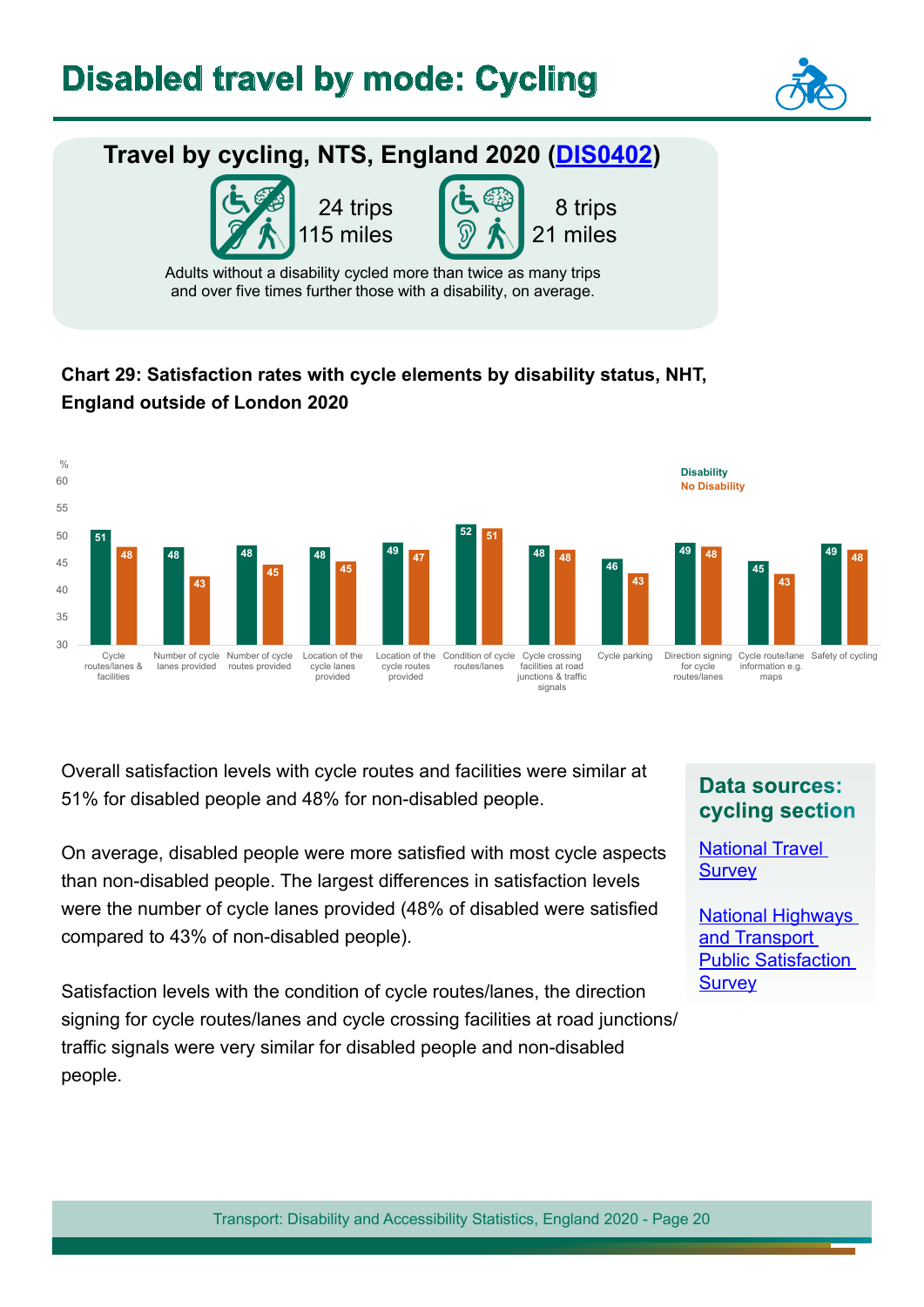## <span id="page-20-0"></span>**Disabled travel by mode: Maritime**



Of those surveyed in 2019:

**55% of disabled passengers who travelled** on a cruise and/or ferry were satisfed.

As in 2018, **disabled passengers on a cruise** expressed higher levels of satisfaction. **71% of disabled passengers on cruises** were satisfed, compared to **46% of disabled passengers on ferries**.

Passengers **with a visible diability were 60%** satisfed, compared to **42% of passengers with a non-visible disability.** 

### **The Maritime & Coastguard Agency (MCA) disabled satisfaction survey**

The Maritime Coastguard Agency undertakes an annual survey of disabled passengers who made at least one voyage using a ferry or a cruise ship. In 2019 the overall sample size was 173. More details can be found [here.](https://www.gov.uk/transport/maritime-passenger-rights#research_and_statistics)

## **Disabled travel by mode: Aviation**

Of the passengers surveyed at UK airports in 2019:

**71% of passengers with restricted mobility** rated the airport as good or excellent, compared to 84% of passengers without restricted mobility.

**59% of passengers with restricted mobility** requested assistance. Of those, **88%** were happy with the assistance provided.



**Civil Aviation Authority (CAA) Departing Passenger survey**

The Civil Aviation Authority undertakes an annual passenger satisfaction survey. In 2019 the sample size was 1,420. More details can be found [here.](https://www.caa.co.uk/home/)

English Airports in the analysis are as follows: Birmingham, Bristol, East Midlands, London City, Gatwick, Heathrow, Luton, Manchester, Southend and Stansted. The figures are unweighted.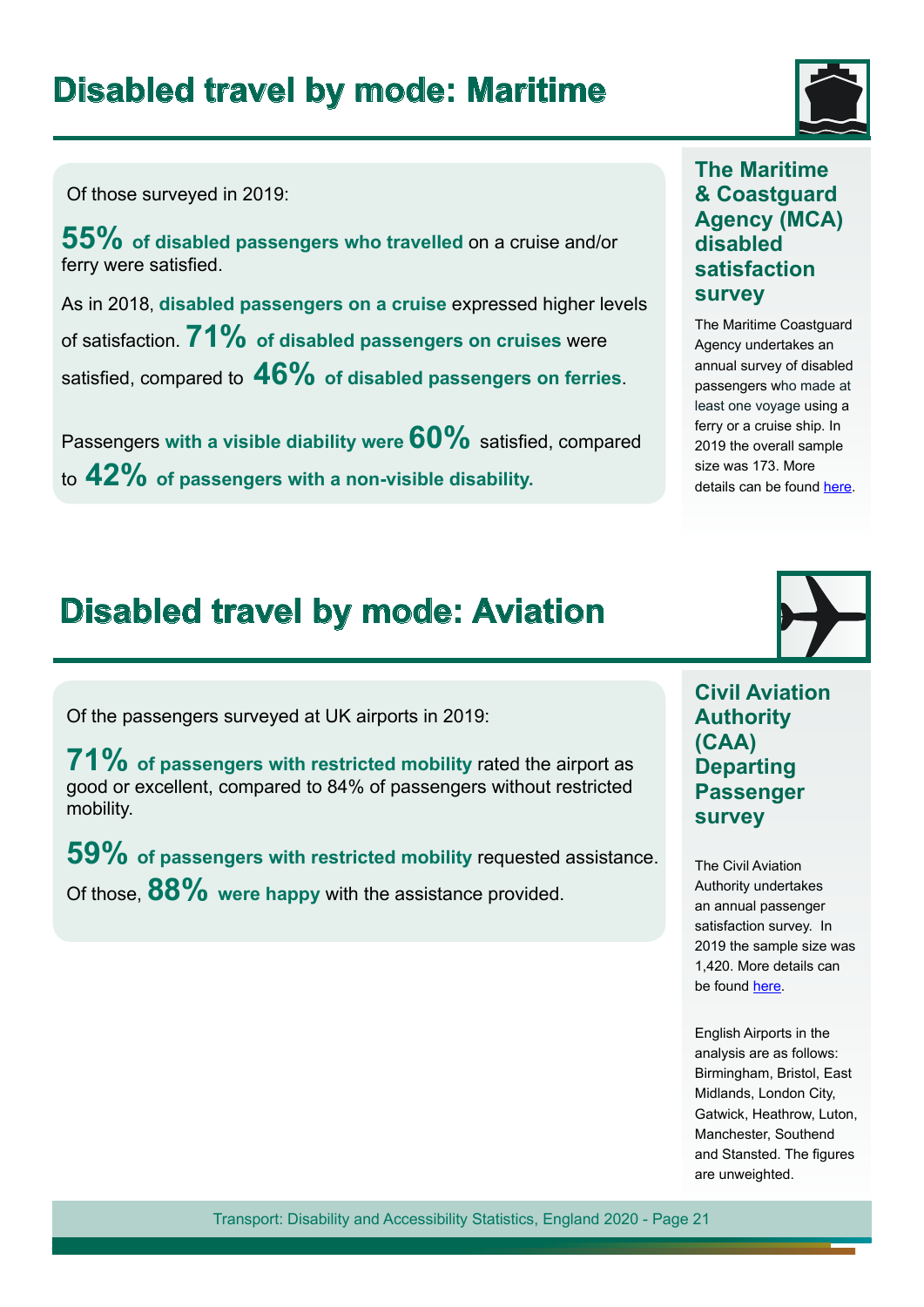## <span id="page-21-0"></span>**Contextual Information: The Disabled Population <b>The Family**

**21% (11.5 million) or around 1 in 5 people in England reported a disability in 2019/20**



#### **Chart 30: Disability prevalence by age group**

Percentage of age group, England, 2019/20



Disability prevalence increases with age:

In England, in 2019/20, 45% of people aged 65+ have a disability, compared to 18% of people aged 16-64 and 7% of people aged 0-15.

#### **Chart 31: Impairments reported by disabled people**

Percentage of disabled people, England, 2019/20



**1% of adults aged 16+ in England reported use of a wheelchair** (NTS, 2019)

**54% of disabled adults aged 16+ in England reported a mobility impairment**  (FRS, 2019/20)

**29% of disabled adults aged 16+ in England have non-visible impairments** (i.e. do not report a mobility or visual impairment) (FRS, 2019/20)

## **Resources Survey (FRS)**

The Family Resources Survey (FRS) is a continuous household survey which collects detailed information on income from all sources as well as detailed personal and household characteristics. The data is collected via a face to face interview on a representative sample of private households in the United Kingdom. The FRS is considered to be one of the main data sources for information on disability prevalence.

The 2019/20 survey had a response rate of 49%, and an achieved sample size of around 19,000 households in England. More information can be found [here.](https://www.gov.uk/government/collections/family-resources-survey--2)

**FRS estimates are National Statistics.**

### **FRS Disability**

A person is considered to have a disability if they report a long-standing illness, disability or impairment which causes substantial difficulty with day-today activities. This is consistent with the core definition of disability under the Equality Act 2010. Some people classifed as disabled and having rights under the Equality Act 2010 are not captured by this definition, such as people with a long-standing illness or disability which is not currently affecting their day-to-day activities. People living in care homes and other such community living environments are not captured through the survey and therefore may under estimate disability prevalence and the prevalence of diferent impairments, particularly in the older age groups.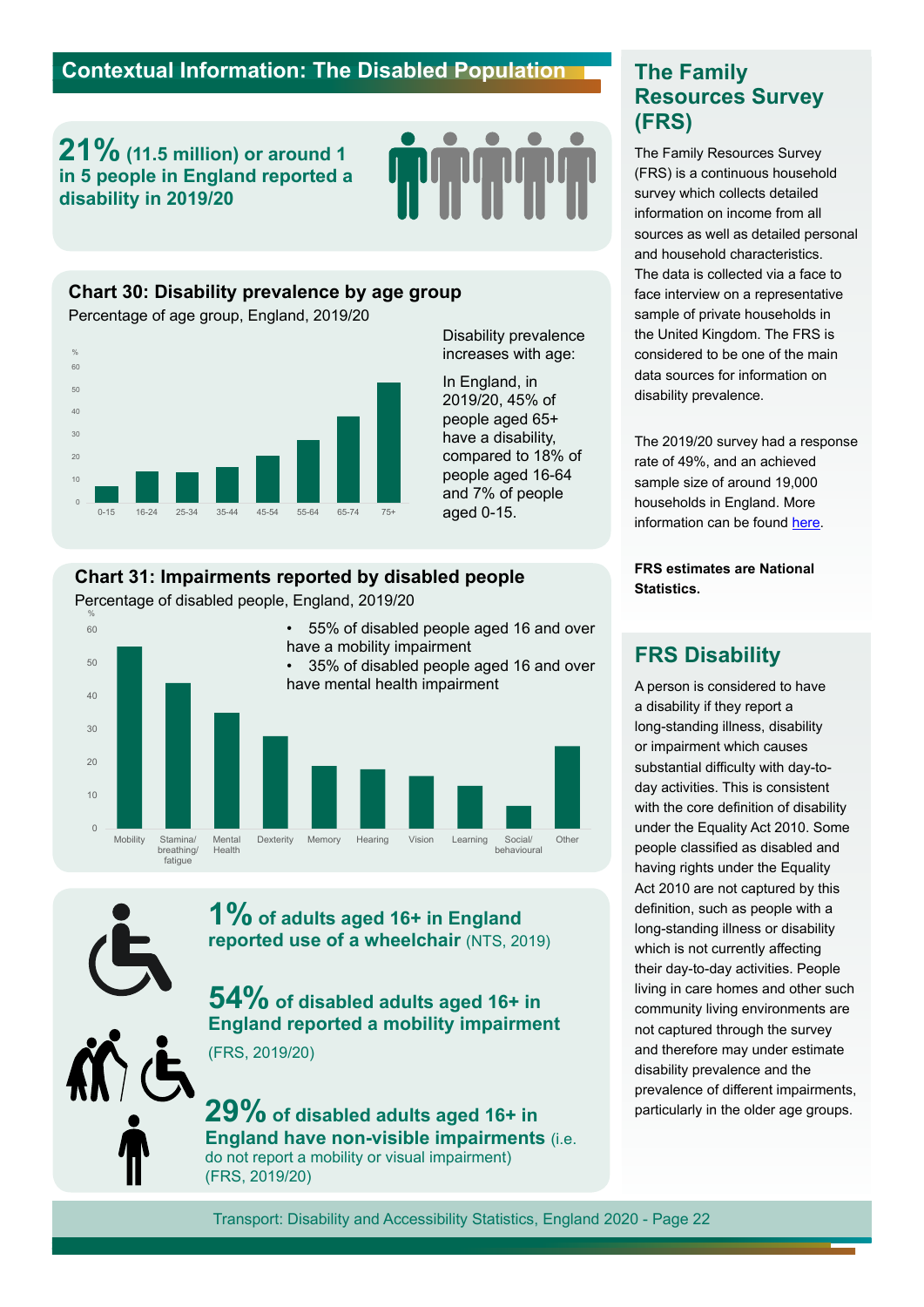#### <span id="page-22-0"></span>**Chart 32: Impairment prevalence by age group for disabled adults**

Percentage of age group, England, 2019/20



- 67% of disabled adults aged 65 and over reported a mobility impairment compared to 43% of disabled people aged 16-64.
- Adults aged 16-64 were most likely to report mental health impairments, with 51% of disabled adults aged 16-64 reporting this type of impairment, compared to 12% of those aged 65 and over.
- Disabled adults aged 16-64 (11%) were much more likely to report social/behavioural impairments than disabled adults aged 65+ (2%).

#### **Map 1: Disability benefts claimed as proportion of the population**

Local Authorities, England, March 2020

In general Local Authorities in the North and South West of England have the highest proportion of their population claiming disability benefits.



Liverpool 2.7 City of London

### **Disability Benefits**

There are three main types of benefits you might be able to receive if you have a disability and live in England, The Disability Living Allowance (DLA), Personal Independence Payment (PIP) or Attendance Allowance. Map 1 shows the number of people claiming a disability benefit as a proportion of the population in each local authority in England.

### **Data**

Local authority level figures used for this map are the number of people claiming the following benefits disability living allowance, personal independence payment and attendance allowance, available [here,](https://www.gov.uk/government/collections/dwp-statistical-summaries) and from the ONS 2020 mid-year population estimates.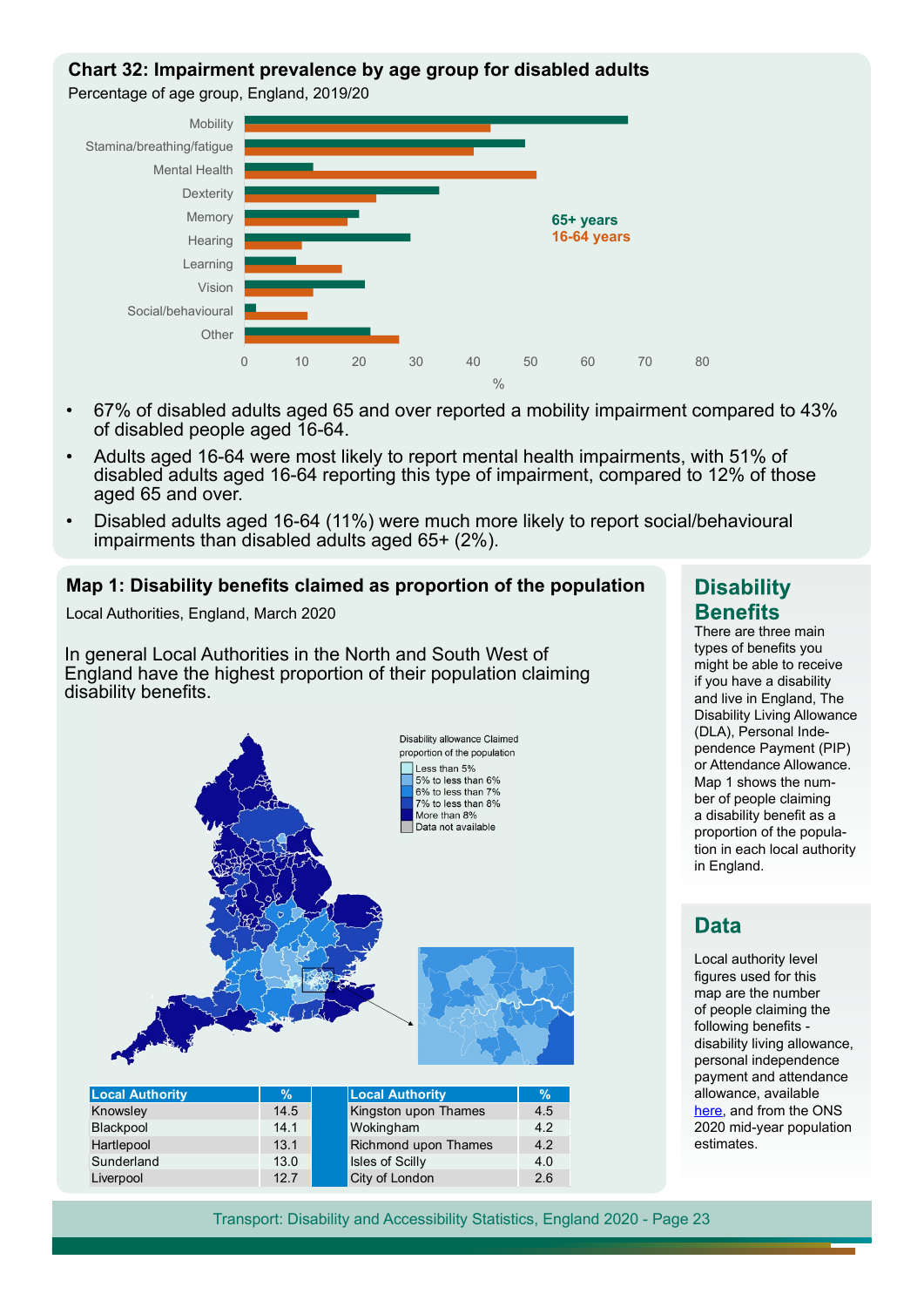#### <span id="page-23-0"></span>**Background information**

These statistics on transport related disability and accessibility statistics in England were drawn from a variety of data sources. The way information on disability is collected can vary by data source and a summary of the definitions are listed below:

#### **National Travel Survey**

Disability defnition: From 2018 a person is considered to have a disability if they report any physical or mental health condition or illness that lasts or is expected to last 12 months or more, and which limits their ability to carry out day-to-day activities This is consistent with the core defnition of disability under the Equality Act 2010, and complies with harmonised standards for social surveys published in August 2011. Some people classifed as disabled and having rights under the Equality Act 2010 are not captured by this defnition, such as people with a long-standing illness or disability which is not currently affecting their day-to-day activities.

Note that people living in care homes and other such as community living environments are not captured through the survey and it therefore may under estimate disability prevalence and the prevalence of diferent impairments, particularly in the older age groups.

#### **National Highways & Transport Network Public Satisfaction Survey**

Disability defnition: The disabled population in this survey are classifed as those who have selected at least one of the following statements:

- I have a long-term illness, disability, or infrmity which limits my daily activities
- I am a Blue Badge Holder

People living in care homes and other such as community living environments are not captured through the survey, which may impact on the satisfaction rates for the disabled.

#### **Transport Focus**

Disability defnition: The disabled population is classifed as those who have responded that they are afected by any physical or mental health conditions or illnesses expected to last 12 months or more.

#### **Family Resources Survey**:

Disability defnition: A person is considered to have a disability if they report any physical or mental health condition or illness that lasts or is expected to last 12 months or more, and which limits their ability to carry out day-to-day activities This is consistent with the core defnition of disability under the Equality Act 2010, and complies with harmonised standards for social surveys published in August 2011. Some people classifed as disabled and having rights under the Equality Act 2010 are not captured by this defnition, such as people with a long-standing illness or disability which